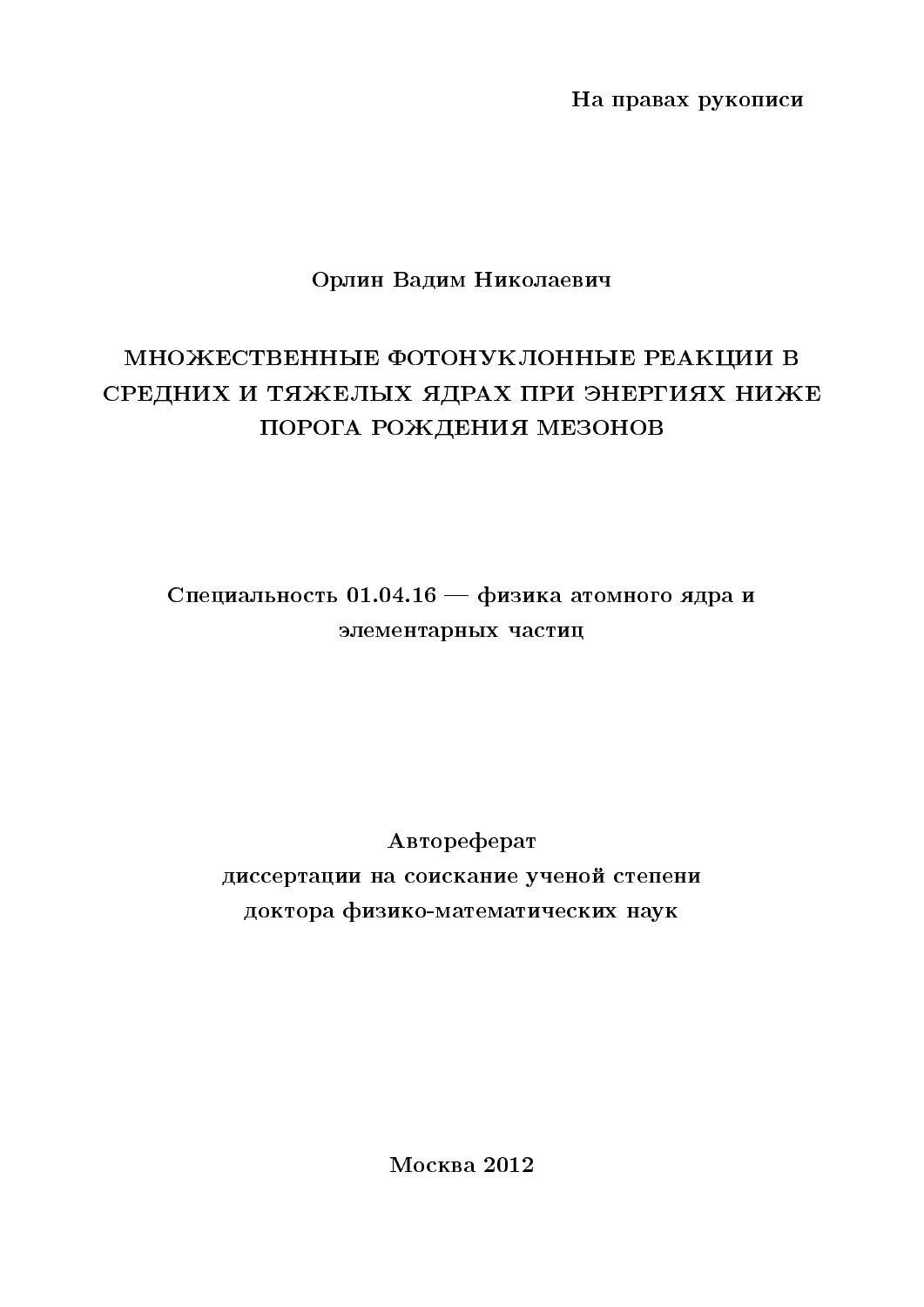Работа выполнена в отделе электромагнитных процессов и взаимодействий атомных ядер Научно-исследовательского института ядернойфизики имени Д. В. Скобельцына федерального государственного бюджетного образовательного учреждения высшего профессионального образования "Московский государственный университет имени М. В. Ломоносова".

# Официальные оппоненты: Наталья Семеновна Зеленская

доктор физико-математических наук, профессор, заведующая лабораторией исследования ядерных процессов отдела ядерных и космических исследований НИИЯФ МГУ

## Леонард Александрович Малов

доктор физико-математических наук, ведущий научный сотрудник лаборатории теоретической физики им. Н.Н. Боголюбова ОИЯИ, Дубна

# Юрий Михайлович Ципенюк

доктор физико-математических наук, профессор, ведущий научный сотрудник Института физических проблем им. П.Л. Капицы РАН

Ведущая организация:

## Институт ядерных исследований РАН.

117312, Москва, проспект 60-летия Октября, д. 7а

201 г. в  $15^{00}$  часов на заселании  $\bar{\jmath}$  ) Зашита состоится " диссертационного совета Д501.001.77 на базе Московского государственного университета имени М.В. Ломоносова по адресу: 119991, Москва, Ленинские горы, дом 1, стр. 5, НИИЯФ МГУ, "корпус 19", ауд. 2-15.

С диссертацией можно ознакомиться в библиотеке НИИ ядерной физики имени Д.В. Скобельцына, Московский государственный университет имени М.В. Ломоносова.

 $\left\langle \cdot \right\rangle$ Автореферат разослан" 201  $\Gamma$ .

Ученый секретарь совета Д501.001.77 доктор физико-математических наук, профессор

Страхова С.И.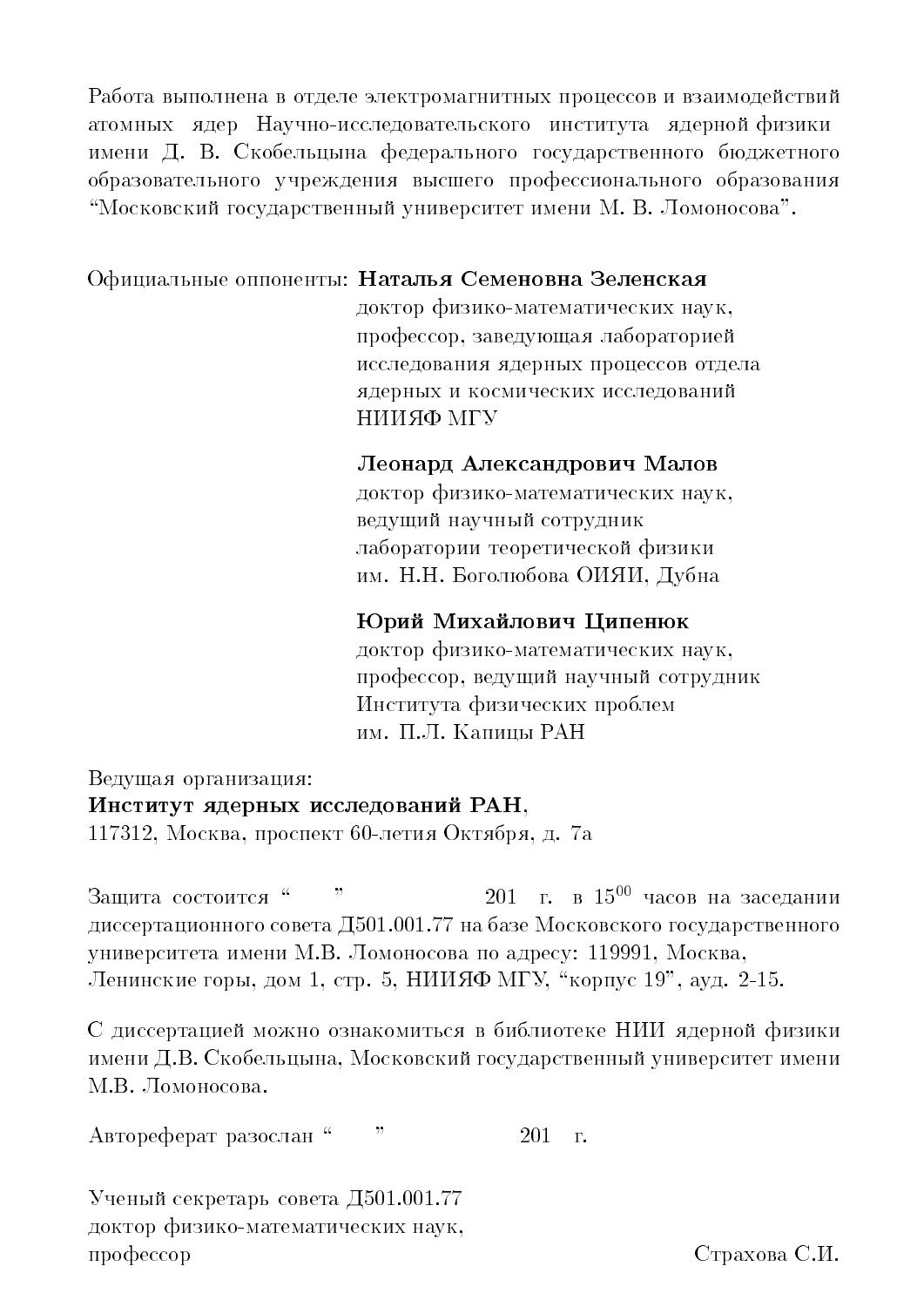# Общая характеристика работы

#### Актуальность темы

Диссертация посвящена теоретическому изучению фотонуклонных реакций на средних и тяжелых ядер в широком энергетическом диапазоне: от нуклонного порога до порога рождения п-мезона. Актуальность данной темы обусловлена двумя обстоятельствами: во-первых, тем, что до сих пор не получено адекватного описания фотонуклонных реакций на ядрах с незамкнутыми оболочками в окрестности гигантского дипольного резонанса (ГДР), несмотря на то, что попытки в этом направлении продолжаются уже более шестидесяти лет, а, во-вторых, тем, что в области за гигантским дипольным резонансом возбужденные ядерные состояния распадаются главным образом с испусканием нескольких (до 10) фотонуклонов, в результате чего методы прямого детектирования нуклонов оказываются, по существу, неприменимыми.

Рассматриваемую энергетическую область можно условно разбить на две части:  $E_{\gamma}$  ниже и выше 40 МэВ. При низких энергиях  $\gamma$ -кванта, когда длина электромагнитной волны превышает размеры ядра, возбуждаются так называемые гигантские резонансы (ГР), представляющие коллективный отклик ядра на электромагнитное возмущение. Среди этих резонансов наибольший вклад в сечение фотопоглощения дает изовекторный гигантский дипольный резонанс (ИВГДР), открытый еще в 40-х годах прошлого века. В энергетической области  $E_{\gamma} > 40$  МэВ коллективный отклик ядра играет незначительную роль, уменьшающуюся с ростом энергии  $\gamma$ -кванта, однако при этом не происходит передачи всей энергии возбуждения одному нуклону, что противоречило бы закону сохранения импульса. Возбужденный нуклон обменивается виртуальным пионом с соседним нуклоном, в результате чего возбуждается коррелированная протон-нейтронная пара, члены которой, разлетаясь в разные стороны, обеспечивают выполнение законов сохранения энергии и импульса. Этот механизм фотопоглощения называется квазидейтронным. Феноменологическая модель этого процесса впервые была предложена Левинжером [1].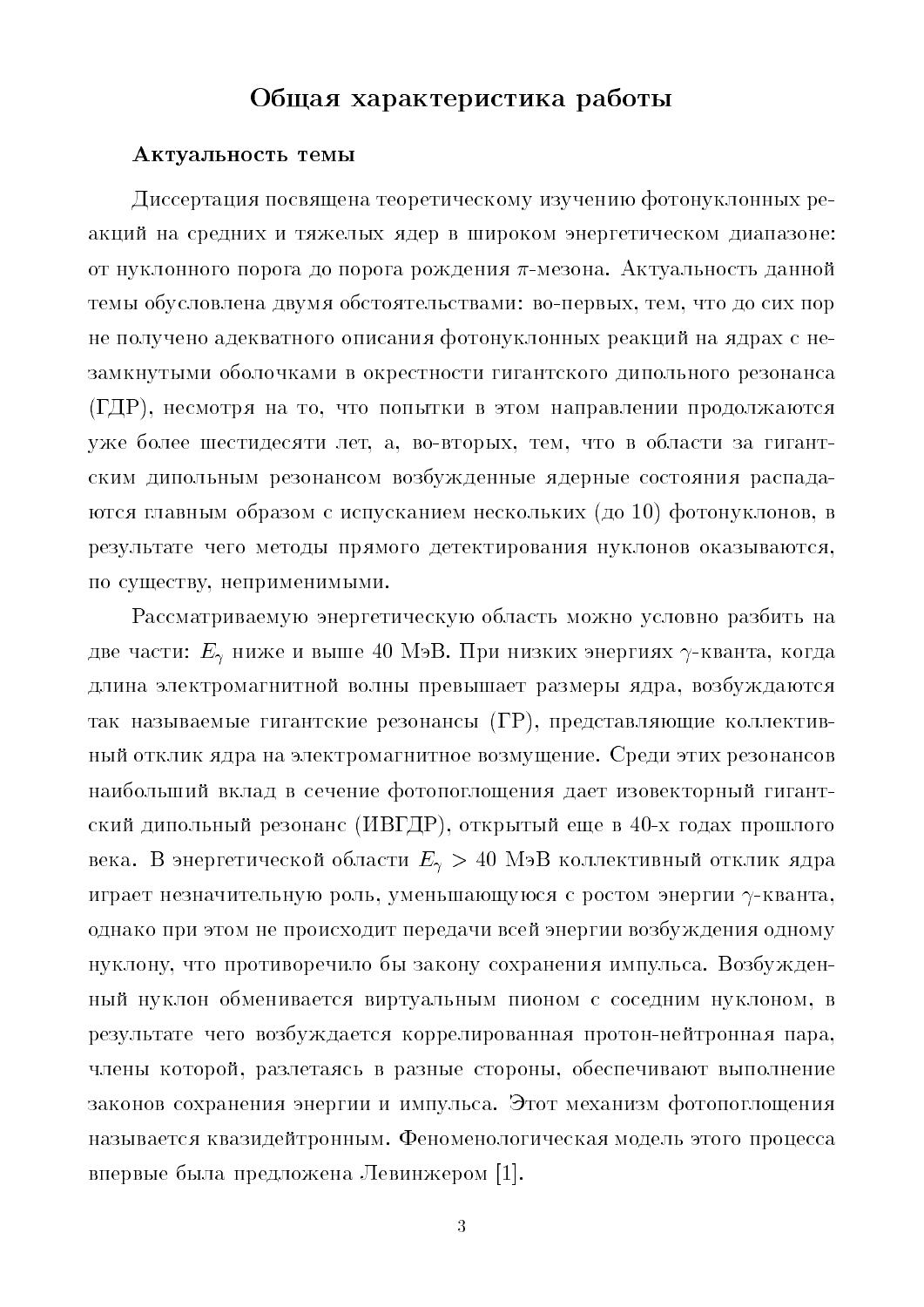Задача детального описания множественных фотонуклонных реакций остается пока нерешенной. Поэтому при расчете таких реакций обычно используют постулат Бора [2], считая, что ядерную реакцию можно приближенно разбить на две независимые стадии: образование составной системы и распад этой системы на продукты реакции. При этом полное сечение фотопоглощения представляется в виде суммы сечения образования ИВГДР, которое либо оценивается из экспериментальных данных либо вычисляется с помощью той или иной полумикроскопической модели, и феноменологического сечения квазидейтронного фотопоглощения. Последующий же распад составной системы описывается в рамках комбинации испарительной и предравновесной моделей фотонуклонных реакций.

Данная схема расчета множественных фотонуклонных реакций имеет ряд существенных недостатков. Так, в ней не учитывается вклад в сечения фотонуклонных реакций ГР, отличных от ИВГДР. Между тем имеются экспериментальные данные, указывающие на то, что в энергетической области  $20 < E_{\gamma} < 40$  Мэв необходимо учитывать влияние изовекторного квадрупольного резонанса (ИВГКР) и первого обертона ИИГДР (ИВГДР2).

При описании фотонуклонных реакций требуется внести также ряд поправок в модель предравновесного распада и испарительную модель, позволяющих учесть специфику ГДР-канала реакции: коллективную природу входного 1p1h-состояния и влияние изоспиновых эффектов [3]. И то и другое оказывает существенное влияние на фотонуклонные реакции в области  $E_{\gamma}$  < 30 МэВ. Так, коллективизация входного 1p1h-состояния увеличивает время его жизни, и тем самым способствует вылету более энергичных первичных фотонуклонов, а сохранение изоспина приводит к тому, что  $T_{\geq}$ -компонента ГДР распадается преимущественно по протонному каналу.

## Цель диссертационной работы

К настоящему моменту создан ряд достаточно эффективных полумикроскопических и статистических моделей, описывающих разные этапы фотонуклонных реакций. Пришло время сделать следующий естественный

 $\overline{4}$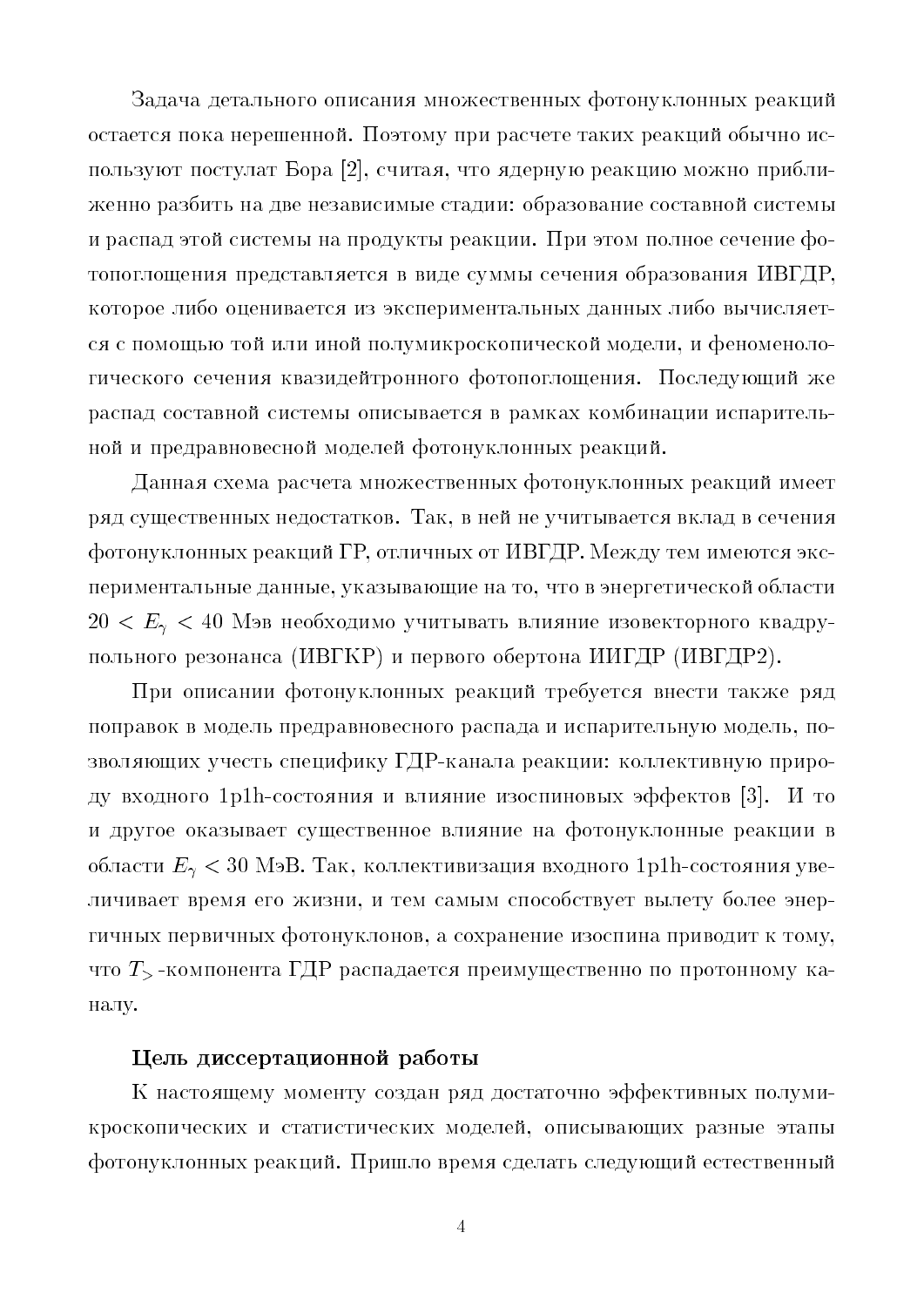шаг: объединить эти модели в единый согласованный комплекс, позволяющий учесть все главные факторы влияющие на фотонуклонные реакции в энергетическом интервале от порога отделения нуклона до порога рождения пиона, начиная со стадии образования возбужденного состояния ядра и кончая распадом этого состояния с испусканием продуктов реакции.

Целью настоящей работы является разработка такой комбинированной модели и применение ее к описанию свойств множественных фотонуклонных реакций на средних и тяжелых ядер (в том числе далеких от полосы  $\beta$ -стабильности) в энергетическом интервале от нуклонного порога до порога рождения мезонов.

#### Основные результаты, полученные в диссертации

- 1. В рамках модели двухкомпонентной ядерной жидкости впервые исследовано влияние квадрупольной деформации ядра не только на ИВГДР. но и на произвольные изовекторные  $EL$ -колебания. Получены универсальные кривые, описывающие зависимость энергии разных  $L_z$ -мод колебаний от параметра квадрупольной деформации  $\delta$  для ИВГДР, ИВГКР и первого обертона ИВГДР (ИВГДР2), с помощью которых можно рассчитать деформационное расщепление этих резонансов. Показано, что деформация ядра влияет на ИВГДР2 значительно слабее, чем на основной резонанс ИВГДР.
- 2. Показано, что трансформация сферического оптического потенциала с глобальными параметрами, извлеченными из данных по нуклонядерному рассеянию, в сфероидальный потенциал позволяет использовать его для надежной оценки деформации ядер в основном состоянии в широком интервале значений массового числа (10  $\le A \le 240$ ), включая сферические, переходные и сильно деформированные ядра. Это позволяет выполнять расчеты фотонуклонных сечений для ядер. данные о деформации которых либо вообще отсутствуют, либо носят противоречивый характер.
- 3. При рассмотрении фотонуклонных реакций впервые были учтены мо-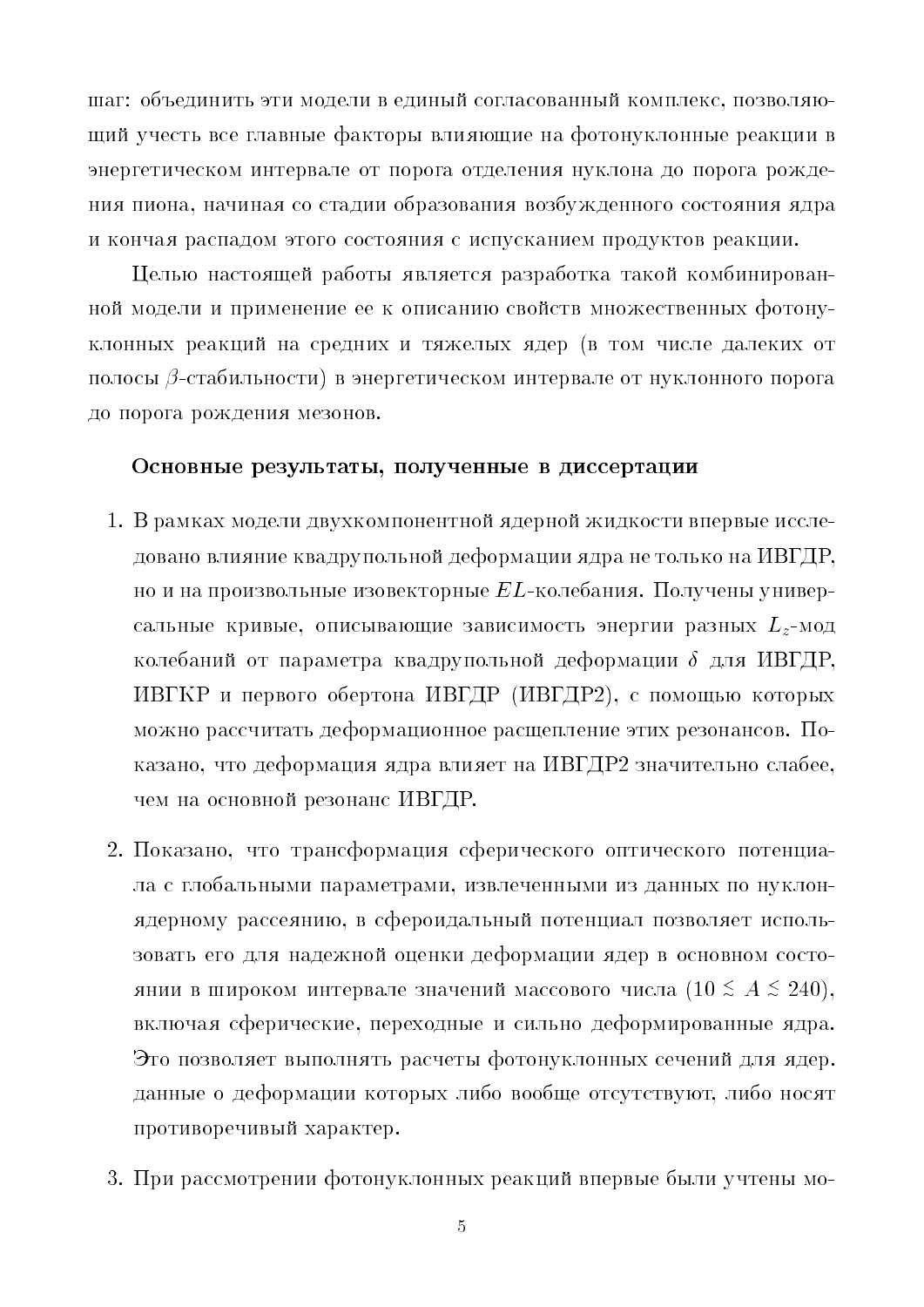ды фотовозбуждения ядра, отличные от ИВГДР и квазидейтронного механизма фотопоглощения: ИВГКР и первый обертон ИВГДР. Сравнение экспериментальных и вычисленных сечений реакции  $(\gamma, p)$ для тяжелых ядер свидетельствует о значительном влиянии на процессы фоторасщепления ИВГКР и ИВГДР2 в энергетической области  $E_{\gamma} \sim 20{\text -}35 \text{ Mg}.$ 

- 4. Впервые при описании фотонуклонных реакций было учтено влияние изоспиновых эффектов как на стадии фотопоглощения, так и на стадии распада составной системы. Показано, что изоспиновые эффекты играют существенную роль в фотопротонном канале реакции, так как  $T_{\geq}$ -компонента ИВГДР распадается преимущественно с испусканием протона.
- 5. Исследованы особенности фотонуклонных реакций для ядер далеких от полосы В-стабильности. С этой целью были вычислены сечения реакций  $(\gamma, kp+ln)$  для всех изотопов олова  $(101-135Sn)$ , для которых известны пороги отделения протонов и нейтронов, в энергетическом интервале  $2 < E_{\gamma} < 140$  МэВ. В рамках экситонной модели были впервые учтены коллективные свойства входных  $1p1h$ -состояний для гигантских резонансов, что позволило проводить расчеты для нейтронно- и протонно-избыточных ядер, в которых имеет место сильная конкуренция между однонуклонными и многонуклонными распадами при сравнительно низких энергиях возбуждения ядра. Показано, что коллективизация входных состояний ГР существенно снижает выход многочастичных фотонуклонных реакций в области ИВГДР для ядер далеких от полосы В-стабильности. Установлено, что конкуренция между протонным и нейтронным каналами реакции в таких ядрах происходит в основном на стадии теплового равновесия: при испарении частиц.
- 6. Показано, что при фоторасщеплении изотопов олова с большим дефицитом нейтронов (таких, как  $^{101-108}Sn$ ), имеющих низкие пороги отделения протонов, при всех энергиях возбуждения ядра доминиру-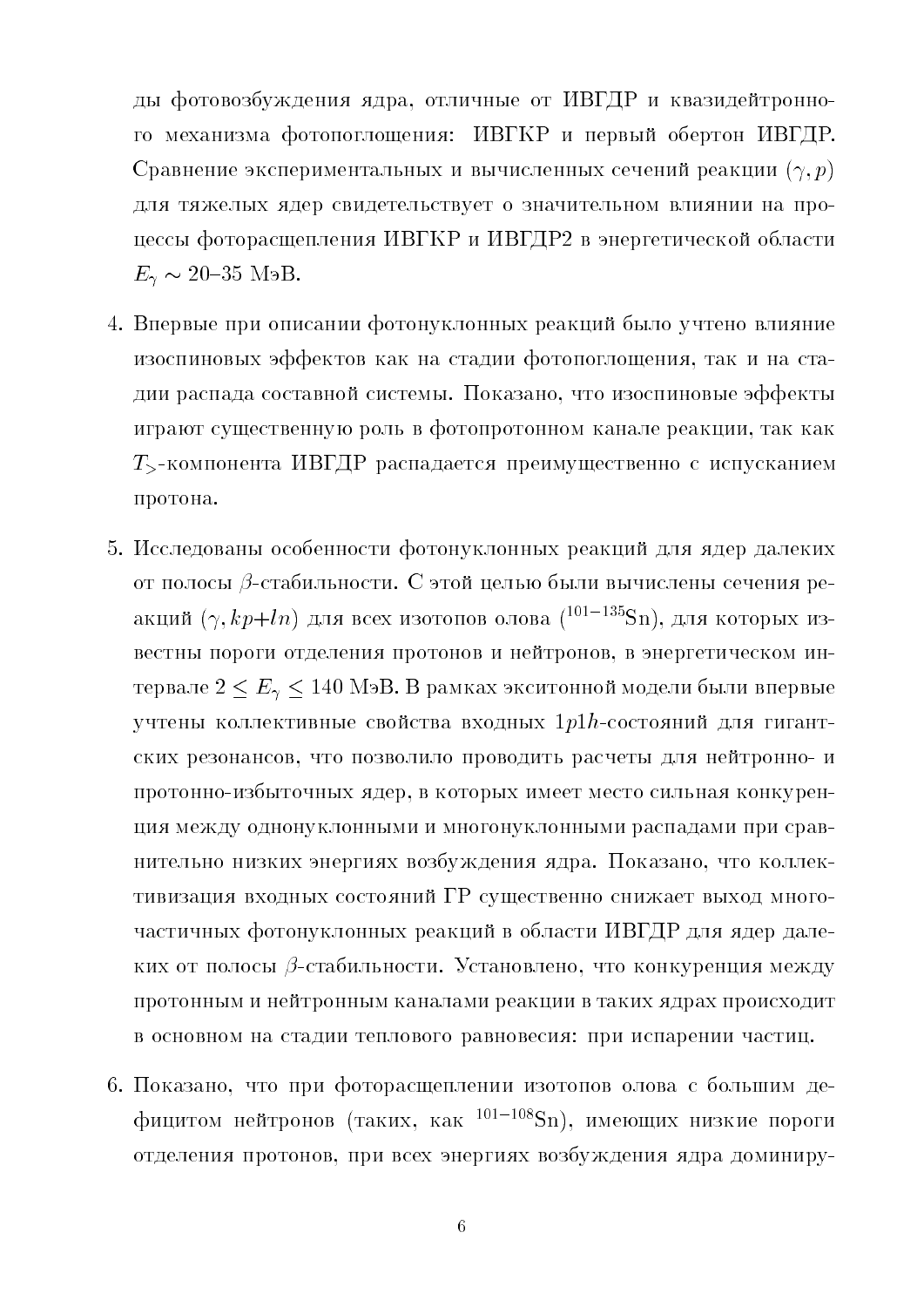ет, несмотря на подавляющий эффект кулоновского барьера, протонный канал распада. При фоторасщеплении изотопов олова с большим избытком нейтронов, имеющих низкие пороги отделения нейтронов, резко возрастает среднее число нейтронов, испускаемых за один акт реакции.

7. Установлено, что в средних и тяжелых ядрах значительная часть протонного выхода обусловлена распадом  $T$ -компоненты ГДР, что свидетельствует о важности учета изоспиновых эффектов при описании протонного канала реакции.

#### Научная новизна работы

Впервые проведено теоретическое рассмотрение сечений многочастичных фотонуклонных реакций и проинтегрированных по углу энергетических спектров фотонуклонов для большой выборки средних и тяжелых ядер (40  $\leq A \leq 240$ ) в энергетическом интервале от порога отделения нуклона до порога рождения  $\pi$ -мезона. Существенно расширена область исследования: впервые рассмотрены ядра далекие от полосы  $\beta$ стабильности. В традиционные модели, описывающие распад возбужденной ядерной системы: модель предравновесного распада и испарительную модель, внесен ряд поправок, позволяющих учесть коллективную природу входных 1 $p1h$ -состояний и изоспиновые эффекты. Обобщена деформационная модель Даноса-Окомото на случай произвольных изовекторных  $\it EL$ колебаний ядра. Развита схема расчета деформации ядра, базирующаяся на глобальной оптической модели.

#### Практическая значимость работы

Практическая ценность расчетов множественных фотонуклонных реакций определяется тем, что в настоящее время соответствующие экспериментальные данные отсутствуют для большинства ядер. Между тем такие данные позволяют прогнозировать достижимые концентрации нейтронодефицитных ядер в различных мишенях, подвергнутых облучению интенсивными потоками высокоэнергичных фотонов, что необходимо, например, для прогнозирования радиационной обстановки на электронных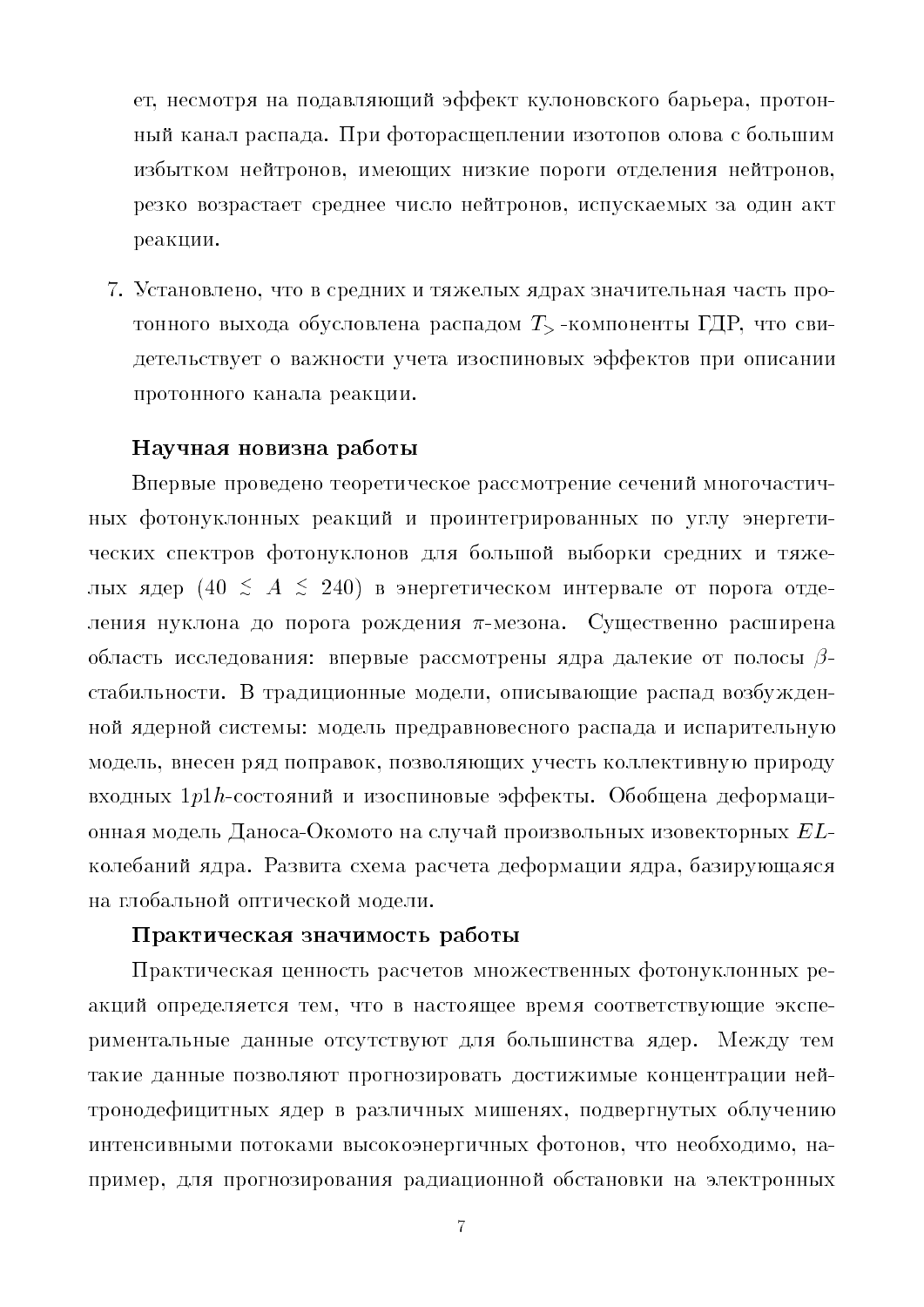ускорителях с энергиями пучка  $E_{\gamma} \gtrsim 30$  МэВ.

Результаты, полученные при изучении свойств ядер, удаленных от полосы  $\beta$ -стабильности, представляют несомненный интерес для астрофизики, а также могут быть использованы при разработке программ разрушения долгоживущих продуктов радиоактивных отходов, образующихся при работе ядерных реакторов.

Проведенное в диссертации исследование свойств множественных фотонуклонных реакций позволяет планировать результаты активационных экспериментов, что имеет практическое значение для развития методик создания радиофармпрепаратов в медицине.

#### Личный вклад автора

Автор разработал изложенную в диссертации "Комбинированную модель фотонуклонных реакций", а также выполнил все расчеты по ней в работах, опубликованных совместно с другими соавторами.

#### Достоверность результатов

Достоверность полученных в диссертации результатов подтверждается их согласием с фотонейтронными расчетами, выполненными в рамках известных программ GNASH и TALYS, а также надежным описанием имеющихся экспериментальных данных для средних и тяжелых ядер: сечений фотонейтронных и фотопротонных реакций и энергетических спектров фотонуклонов при энергиях  $E_{\gamma} \leq 140$  МэВ.

## Апробация результатов

Материалы диссертации докладывались и обсуждались на научных семинарах НИИЯФ МГУ, а также на российских и международных конференциях, совещаниях и семинарах:

- 1. 53-59 (2003-2009 гг) Международные Совещания по Ядерной Спектроскопии и Структуре Атомного Ядра.
- 2. The International Conference "Nuclear Structure and Related Topics" (Dubna, June 13-17, 2006).
- 3. Восьмая Всероссийская научная конференция "Электронные библиотеки: перспективные методы и технологии, электронные коллекции",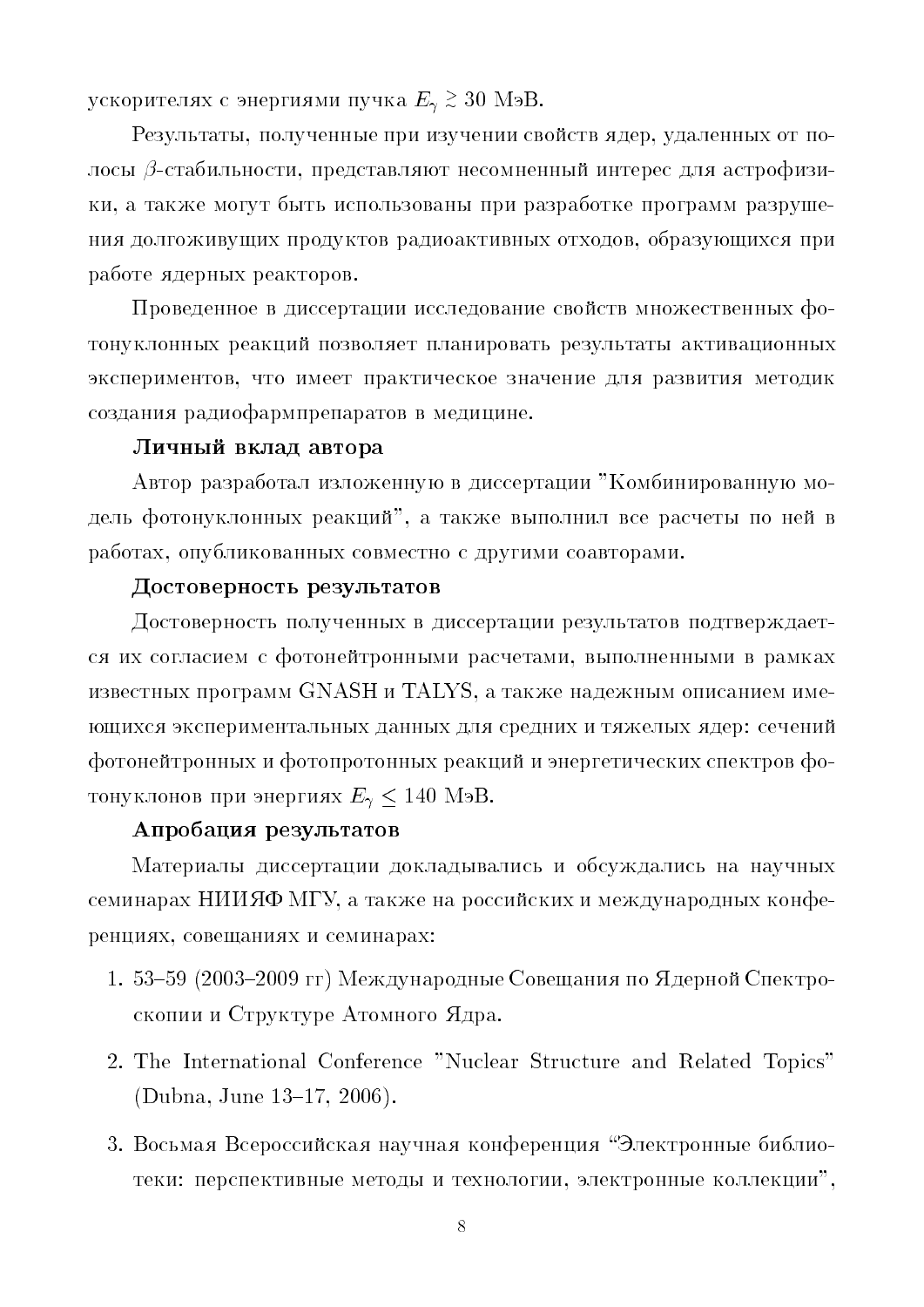$\sim$  ,  $\sim$  ,  $\sim$  ,  $\sim$  ,  $\sim$  ,  $\sim$  ,  $\sim$  ,  $\sim$  ,  $\sim$  ,  $\sim$  ,  $\sim$  ,  $\sim$  ,  $\sim$  ,  $\sim$  ,  $\sim$  ,  $\sim$  ,  $\sim$  ,  $\sim$  ,  $\sim$  ,  $\sim$  ,  $\sim$  ,  $\sim$  ,  $\sim$  ,  $\sim$  ,  $\sim$  ,  $\sim$  ,  $\sim$  ,  $\sim$  ,  $\sim$  ,  $\sim$  ,  $\sim$  ,  $\sim$ 

- 4. International Conference on Nuclear Data for Science and Technology, April 22-27, 2007, Nice, France.
- > XII International Seminar on Electromagnetic Interactions of Nuclei (Moscow, September 17-20, 2009). Institute for Nuclear Research of the Russian Academy of Sciences Moscow, Russia
- 6. LX International Conference on Nuclear Physics NUCLEUS 2010 "Methods of Nuclear Physics for Femto- and Nanotechnologies", July  $6-9$ , 2010, Saint-Petersburg, Russia.
- 7. LXII International Conference NUCLEUS 2012 "Fundamental Problems of Nuclear Physics, Atomic Power Engineering and Nuclear Technologies", June 25-30, 2012, Voronezh, Russia.
- 8. The International Conference "Nuclear Structure and Related Topics", July 3-7, 2012, Dubna, Russia.

## ++- +-)

-  , -, - # repart plan. So head passing coerant and r repaining released bilities into into the se , 9 - 7\_; - -

## СОДЕРЖАНИЕ РАБОТЫ

 - -- -, \$- -  - 0  copionalisment pacelli internetini internati alternativno impolitice necessary in , -- - - , - -\$ 
- -- -  -, -

 $\blacksquare$  . The process  $\blacksquare$  . This is the point of the set of the set of the set of  $\blacksquare$ колебаний (ПМК) описываются основные характеристики элетрического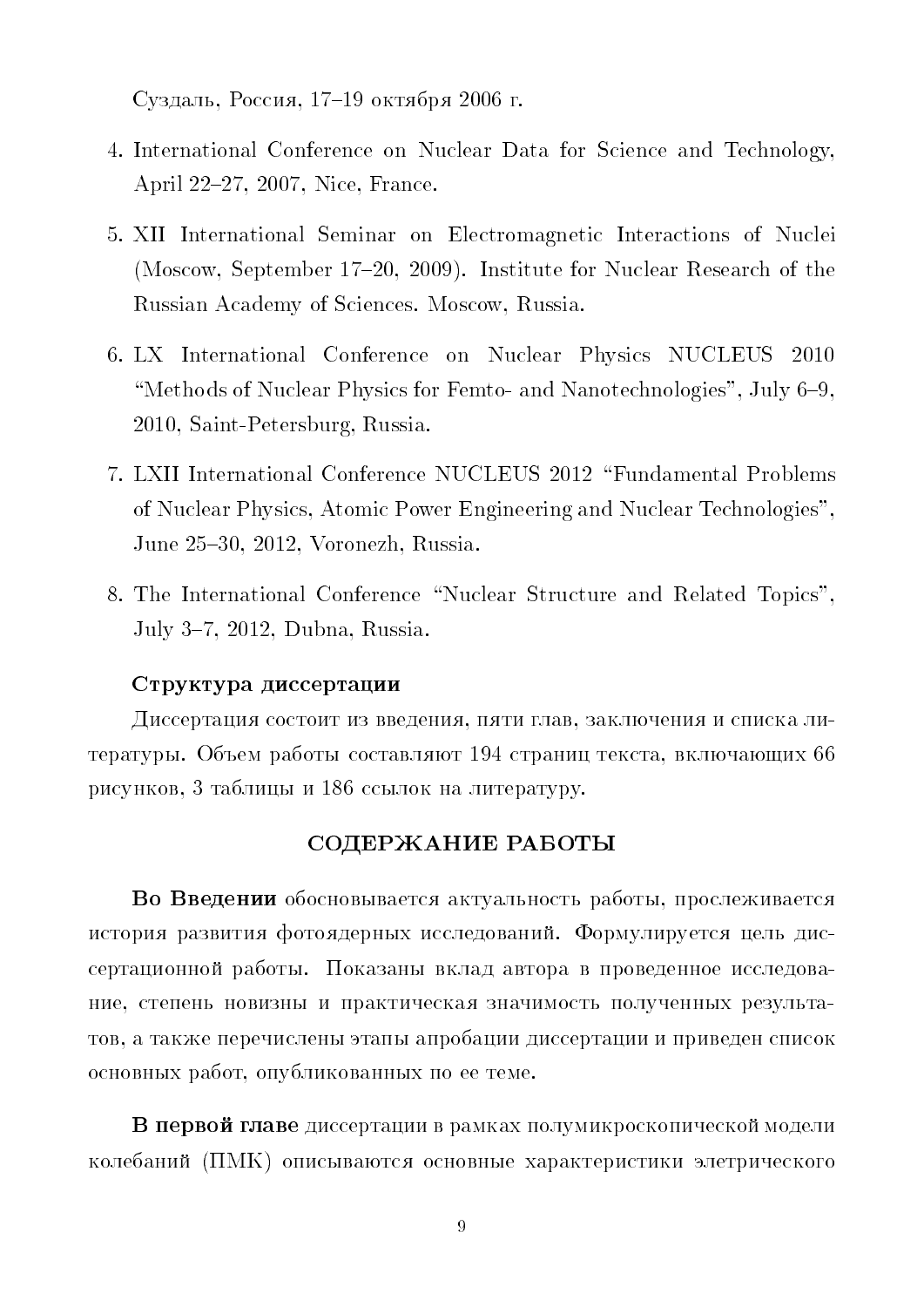изовекторного гигантского дипольного резонанса (ИВГДР), хорактеризуемого квантовыми числами  $J = L = 1$ ,  $S = 0$ ,  $T = 1$ ,  $T_z = 0$  и  $\pi = -1$ .

В ПМК пренебрегают конфигурационным расщеплением входных состояний в средних и тяжелых ядрах и используют для описания дипольных колебаний в сфероидальном ядре с фиксированным значением проекции орбитального момента  $L_z \equiv M$  простой вибрационный гамильтониан [4, 5]

$$
H_{\text{BH6}}(M) = \sum_{\mu} \varepsilon_{M\mu} c_{M\mu}^{+} c_{M\mu} + \frac{1}{2} \varkappa_{M} \sum_{\mu} F_{1M1\mu}^{+} F_{1M1\mu}, \tag{1}
$$

где  $\varkappa_M$  — константа диполь-дипольного взаимодействия;

$$
F_{1M1\mu} = \sum_{k=1}^{A} (2t_{\mu}rY_{1M}(\hat{\mathbf{r}}))_k = f_{M\mu}c_{M\mu}^+ + (-1)^{M+\mu}f_{M-\mu}c_{-M-\mu}
$$
(2)

- изовекторный оператор дипольного момента;

 $c_{Mu}^+$  — квазибозонный оператор рождения начального (входного) возбуждения  $c_{M\mu}^+|T_0T_0\rangle$  ( $T_0$  — изоспин основного состояния ядра-мишени) с орбитальным моментом  $L = 1 M$  и изоспином  $\tau = 1 \mu$ , отвечающий группе одночастичных дипольных переходов с заполненных  $(|\beta\rangle)$  на незаполненные  $(|\alpha\rangle)$  состояния одночастичного потенциала с энергией перехода

$$
\varepsilon_{M\mu} = \frac{\sum_{\alpha,\beta}' (\varepsilon_{\alpha} - \varepsilon_{\tilde{\beta}}) |\langle \alpha | 2t_{\mu} r Y_{1M}(\hat{\mathbf{r}}) | \beta \rangle|^2}{\sum_{\alpha,\beta}' |\langle \alpha | 2t_{\mu} r Y_{1M}(\hat{\mathbf{r}}) | \beta \rangle|^2} + \mu \Big( V_1 \frac{N - Z}{2A} - E_{\text{kyn}} \Big)
$$
(3)

Здесь  $\varepsilon_{\tilde{g}}$  — энергия повернутого в изоспиновом пространстве состояния  $|\hat{\beta}\rangle \propto t_{\mu}|\beta\rangle$ , так что разность  $\varepsilon_{\alpha} - \varepsilon_{\tilde{\beta}}$  не содержит членов, обусловленных различием нейтронного и протонного потенциалов. Это различие учитывается вторым слагаемым в правой части соотношения (3), где  $V_1 \sim 100$ МэВ — потенциал симметрии ядра и  $E_{\text{ky},n}$  — средняя кулоновская энергия одного протона.

Диагонализируя гамильтониан (1) с помощью канонического преобразования

$$
\hat{c}_{M\mu}^{+} = X_{M\mu} c_{M\mu}^{+} - Y_{M\mu} c_{-M-\mu}, \tag{4}
$$

найдем энергии  $\hat{\varepsilon}_{M\mu}$  и амплитуды вероятности возбуждения  $\hat{f}_{M\mu}$  нормальных мод колебаний  $\hat{c}_{M\mu}^+|T_0T_0\rangle$ .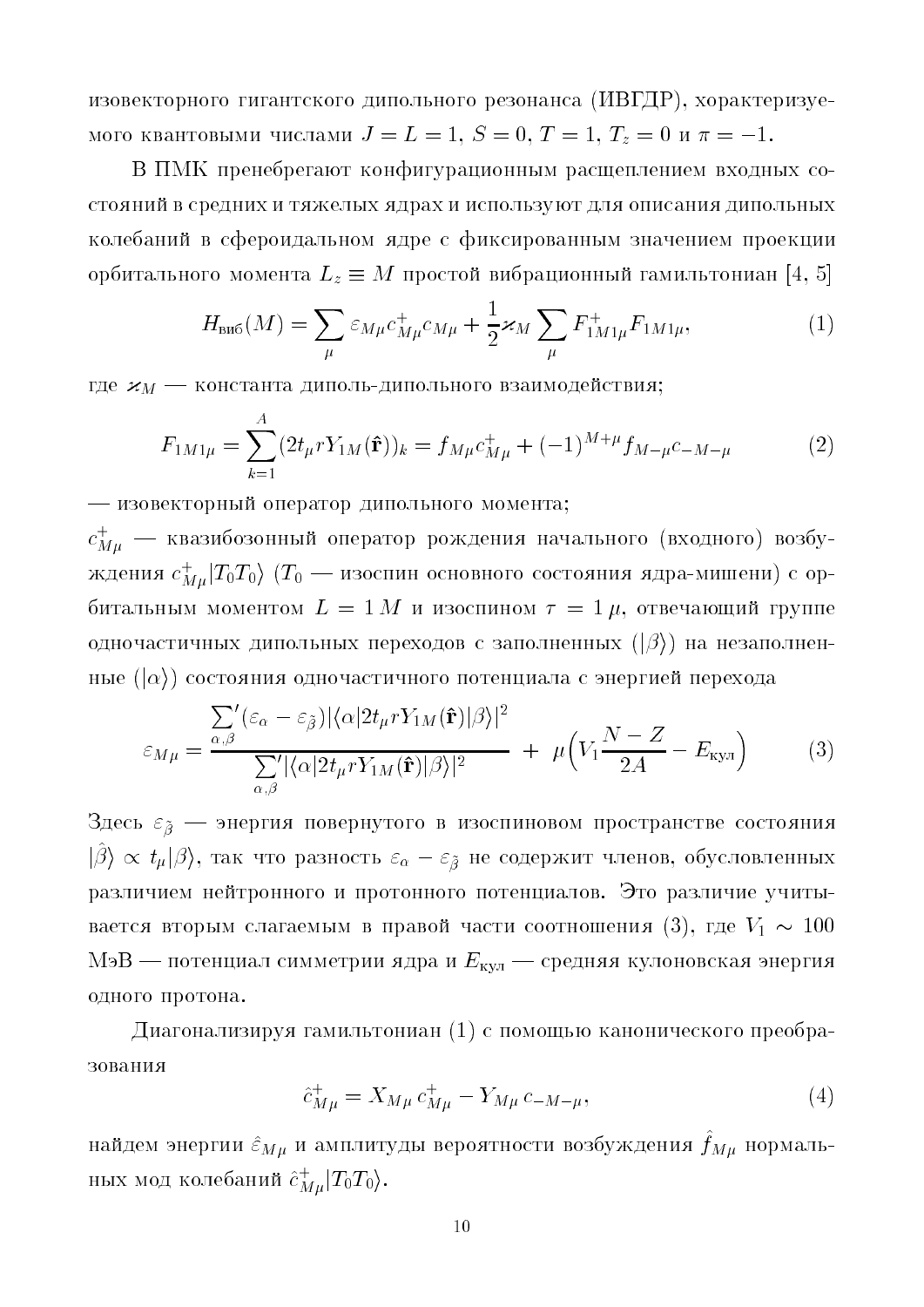Колебания с  $\mu = 0$  отвечают обычному фоторезонансу. Они генерируются дипольными переходами с  $\Delta T_z=0$ . Моды  $\mu=\pm 1$  отвечают зарядовообменным колебаниям нуклонной системы, при которых один протон превращается в нейтрон или наоборот  $(\Delta T_z = \pm 1)$ .

Параметрами модели являются одночастичные энергии  $\varepsilon_{\alpha}$  и состояния  $|\alpha\rangle$ , константы  $\varkappa_{|M|}$ , отвечающие колебаниям вдоль  $(|M| = 0)$  и перпендикулярно ( $|M| = 1$ ) к оси симметрии ядра, потенциал симметрии  $V_1$ , параметр квадрупольной деформации ядра  $\delta$  и кулоновская энергия  $E_{\text{Kv},i}$ . Последняя, впрочем, не влияет на результаты вычислений в нейтральном фотоядерном канале.

Для расчета одночастичных состояний использовался деформированный потенциал Нильссона [6]. Константы  $\varkappa_1$ ,  $\varkappa_0$  варьировались таким образом, чтобы для выбранного значения параметра  $\delta$  правильно воспроизводились деформационное расщепление ГДР, определяемое формулой Даноса-Окомото [7, 8], и его энергетическое положение. Энергия ГДР оценивалась с помощью гидродинамической формулы, учитывающей влияние на дипольные колебания диффузности ядерной поверхности [9]:

$$
E_{\text{atm}} \approx 86\sqrt{(1+\pi^2\xi^2)/(1+10\pi^2\xi^2/3+7\pi^4\xi^4/3)} A^{-1/3} \text{ M}\text{B},\tag{5}
$$

где  $\xi = a/R_0$ ,  $a \approx 0.55$  Фм и  $R_0 \approx 1.07 A^{-1/3}$  Фм.

Эта формула удовлетворительно (с погрешностью  $\pm 0.2$  МэВ) описывает положение ГДР в массовой области  $12 \le A \le 250$  МэВ. Таким образом в рассматриваемой модели остается только один свободный параметр параметр деформации  $\delta$ , который можно оценить из данных об электрических статических квадрупольных моментах [10] либо вычислить теоретически (см. главу 3).

В длиноволновом приближении интегральное сечение электрического изовекторного поглощения мультипольности  $J = L$ ,  $S = 0$ ,  $T = 1$   $T_z = 0$  и  $\pi = (-1)^L$  для достаточно узкого резонанса  $|\alpha\rangle$  можно представить в виде

$$
\sigma_{\text{HHT}}(EL,\alpha) = \frac{2\pi^3 e^2}{(\hbar c)^{2L-1}} \frac{L+1}{L[(2L+1)!!]^2} E_{\text{pes}}^{2L-1} \sum_{M} |\langle \alpha, M | F_{LM10}(E_{\text{pes}}) | 0 \rangle|^2, \tag{6}
$$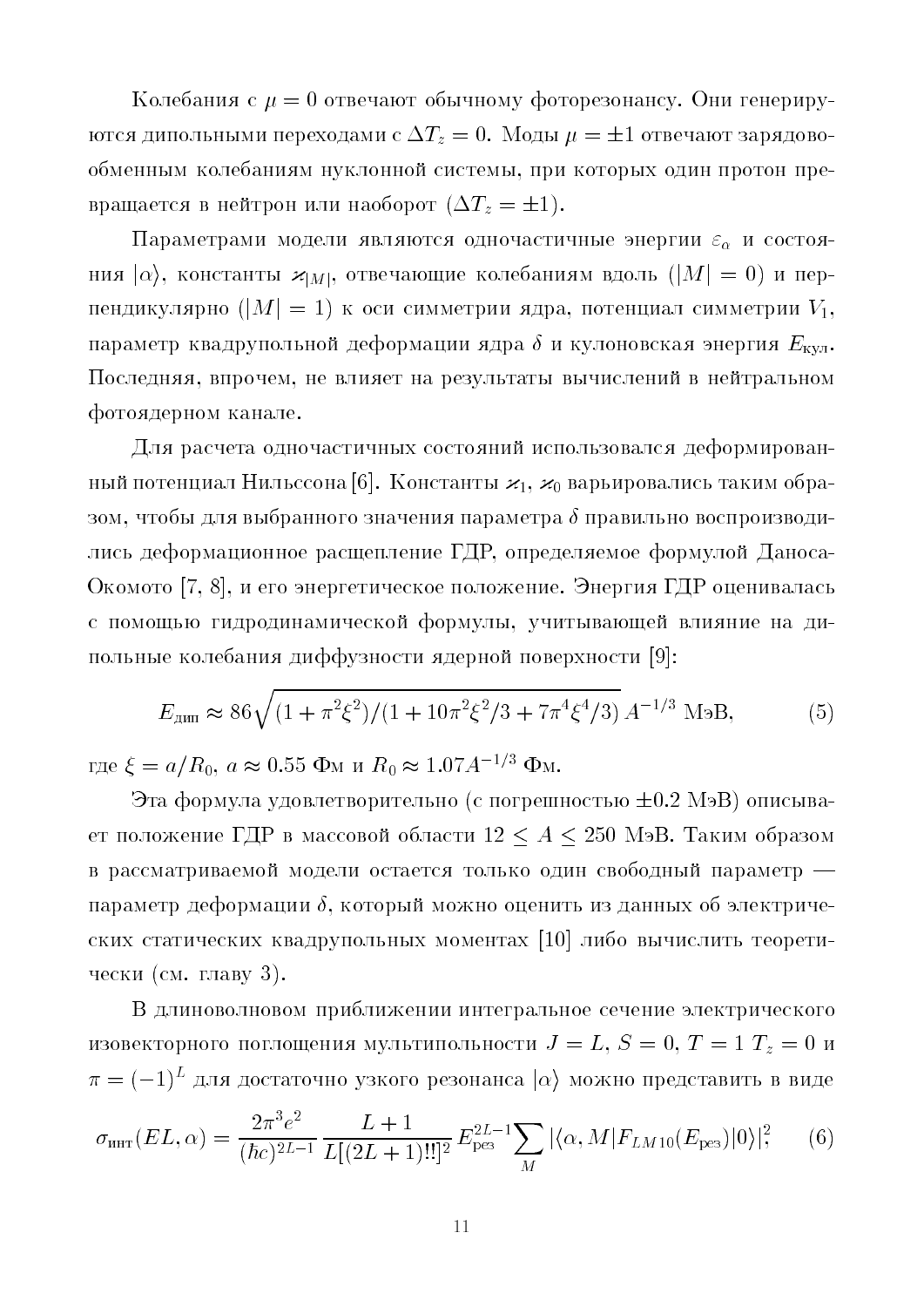где индуцированное вибрационное поле  $F_{LM10}(E_{\text{pes}})$  есть  $(\mu=0)$ -компонента изовекторного момента

$$
F_{LM1\mu}(E_{\text{pes}}) = \sum_{i=1}^{A} \left[ 2t_{\mu} \left( 1 - \frac{k_{\text{pes}}^2 r^2}{2(2L+3)} + \cdots \right) r^L Y_{LM}(\hat{\mathbf{r}}) \right]_i, \tag{7}
$$

 $E_{\text{pes}}$  — энергия резонанса,  $k_{\text{pes}} = E_{\text{pes}}/(\hbar c)$  — переданный ядру импульс.

Основным модам колебаний отвечает первое слагаемое в (7). Подставляя в выражение (6) величины  $\hat{\varepsilon}_{M0}$  и  $\hat{f}_{M0}$  найдем интегральное сечение ИВГДР:

$$
\sigma_{\text{unr}}(E1) \approx (1+\alpha) 6 \frac{A}{4} \approx (1+\alpha) 6 \frac{NZ}{A} \text{ M}_2 B \Phi_M^2, \tag{8}
$$

где учтено влияние зависимости ядерного взаимодействия от скоростей нуклонов (с помощью дополнительного множителя  $(1 + \alpha)$ ,  $\alpha \sim 0.3$ ), а также влияние ядерной отдачи при  $N \neq Z$ .

Изоспиновое расщепление ИВГДР. Состояния  $|\Psi_{M\mu}\rangle$  с  $\mu = 0, -1$  содержат компоненты с различными значениями изоспина Т. В частности, состояния  $|\Psi_{M0}\rangle$ , отвечающие фоторезонансам, содержат компоненты с изоспинами  $T_{\leq} \equiv T_0$  и  $T_{\geq} \equiv T_0 + 1$ :

$$
|\Psi_{M0}\rangle = g_M(T_0)|\Psi_{M0}(T_0T_0)\rangle + g_M(T_0+1)|\Psi_{M0}(T_0+1T_0)\rangle, \tag{9}
$$

где  $|\Psi_{M0}(T_0T_0)\rangle$  и  $|\Psi_{M0}(T_0+1T_0)\rangle$  — нормированные волновые функции, описывающие состояния с  $T = T_0$ ,  $T_z = T_0$  и  $T = T_0 + 1$ ,  $T_z = T_0$ , соответственно.

Будем считать, что состояния  $|\Psi_{M0}(T_0T_0)\rangle$  и  $|\Psi_{M0}(T_0+1T_0)\rangle$  характеризуют  $T_{\leq}$ - и  $T_{>}$ -пики, на которые расщепляется фоторезонанс  $|\Psi_{M0}\rangle$ . Используя обычную технику поворотов в изоспиновом пространстве с помощью взаимно сопряженных операторов  $T_{\pm} = T_x \pm i T_y$ , меняющих zпроекцию изоспина состояния на  $\pm 1$ , найдем

$$
|\Psi_{M0}(T_0 + 1T_0 + 1)\rangle = \frac{1}{g_M(T_0 + 1)\sqrt{2(T_0 + 1)}} T_+ \hat{c}^+_{M0} |T_0 T_0\rangle.
$$
 (10)

Откуда следует, что

$$
g_M^2(T_0+1) = \frac{1}{2(T_0+1)} \langle T_0 T_0 | [\hat{c}_{M0}, T_-][T_+, \hat{c}_{M0}^+]] T_0 T_0 \rangle = \frac{1}{T_0+1} \frac{f_{M,+1}^2}{f_{M0}^2} X_{M0}^2.
$$
 (11)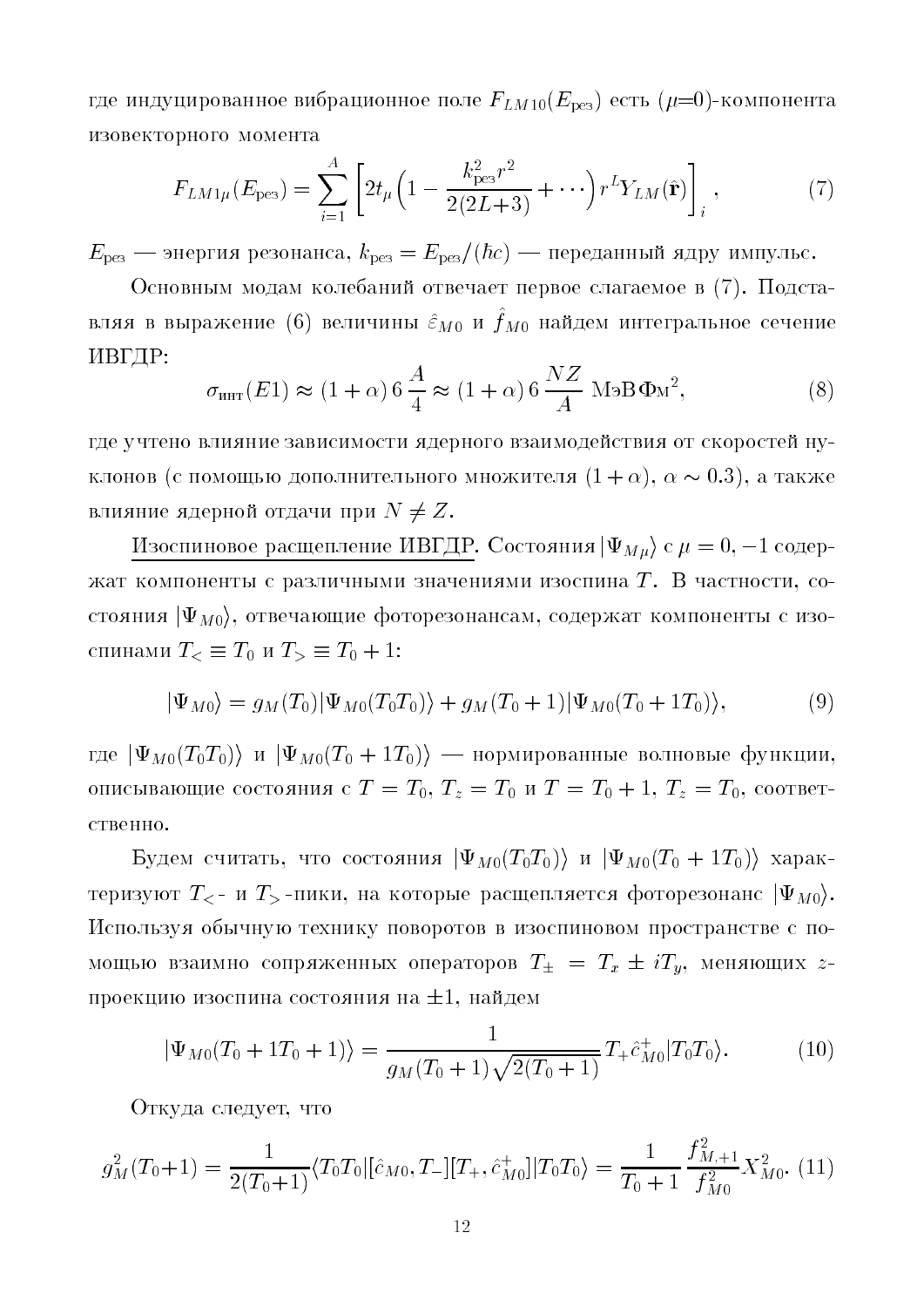Состояние (10) получается из состояния  $|\Psi_{M0}(T_0+1T_0)\rangle$  поворотом в изоспиновом пространстве. Его энергия отличается от энергии последнего только из-за изменения кулоновской энергии ядра при превращении протона в нейтрон. Учитывая это обстоятельство найдем

$$
E_{M0}(T_0+1) = \langle \Psi_{M0}(T_0+1) | \sum_{\mu} \hat{\varepsilon}_{M\mu} \hat{c}_{M\mu}^{\dagger} \hat{c}_{M\mu} | \Psi_{M0}(T_0+1) \rangle =
$$
  

$$
= (\hat{\varepsilon}_{M,+1} + E_{\kappa y \pi}) X_{M,+1}^2
$$
(12)

Так как  $g_M^2(T_0) + g_M^2(T_0 + 1) = 1$ , то соотношения (11) и (12) позволяют разделить ГДР на  $T_{\leq}$ - и  $T_{>}$ -компоненты.

Во второй главе диссертации рассмотрено полумикроскопическое описание ИВГКР и первого обертона ИВГДР (ИВГДР2), а также деформационное расщепление произвольных электрических изовекторных  $\Gamma\text{P}$  в сфероидальных ядрах.

В сферических ядрах использование ПМК, базирующейся на сферическом гармоническом осцилляторе, приводит к следующим выражениям для энергии и осцилляторной силы изовекторного  $EL$ -фоторезонанса:

$$
\hat{\varepsilon}_L = \sqrt{\varepsilon_L^2 + 2\varkappa_L \varepsilon_L f_L^2}, \quad (2L+1)\hat{\varepsilon}_L \hat{f}_L^2 = (2L+1)\varepsilon_L f_L^2 = S_{\text{K,nacc}}(EL), \quad (13)
$$

где  $\varepsilon_L = L\hbar\omega$  — энергия входного возбуждения;  $\hbar\omega \approx 41 A^{-1/3}$  — энергия кванта осцилляторного поля;  $\hat{\varepsilon}_L \equiv E_{\rm{pes}}(EL)$  — энергия  $EL$ -резонанса;  $f_L^2$  и  $\hat{f}_L^2$  — вероятности возбуждения одной из  $L_z$ -компонент, вырожденных по энергии, входной и нормальной мод  $EL$ -колебаний;

$$
\varkappa_L = \frac{\pi V_1}{A \langle r^{2L} \rangle} \tag{14}
$$

— константа L-мультиполь-L-мультипольных сил [4] и

$$
S_{\text{knacc}}(EL) = \frac{L(2L+1)^2}{4\pi} \frac{\hbar^2}{2m} A \langle r^{2L-2} \rangle \tag{15}
$$

— классическое правило сумм осцилляторных сил для  $EL$ -колебаний [4].

Чтобы получить реалистическое значение энергии  $E_{\text{pes}}(EL)$ , нормируем величину  $V_1$ , через которую выражаются константы  $\varkappa_L$ , по энергии  $E_{\text{pes}}(E1) \equiv E_{\text{diff}}$ , следующей из формулы (5):

$$
V_1 = \frac{4m}{3\hbar^2} \left[ \left( E_{\mu\mu\pi}^2 - (\hbar\omega)^2 \right] \langle r^2 \rangle. \right] \tag{16}
$$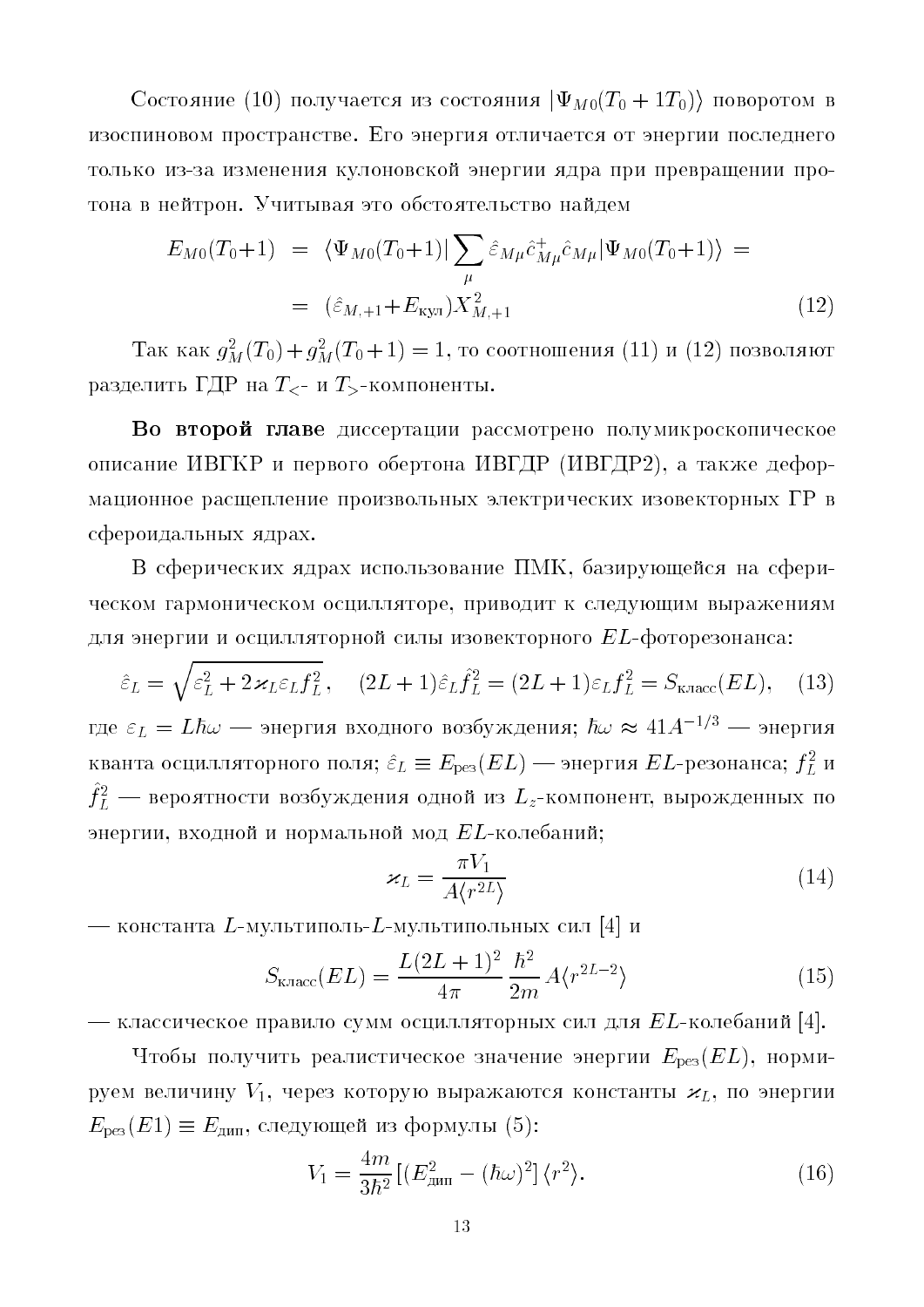С помощью соотношений  $(6)$ ,  $(13)-(16)$  в диссертации получены простые аналитические формулы для энергии и интегрального сечения **UBLKP:** 

$$
E_{\rm pes}(E2) \approx 9.12 \left(80.8 + V_1\right)^{1/2} A^{-1/3} \text{ MgB},\tag{17}
$$

$$
\sigma_{\text{unr}}(E2) \approx (1+\alpha) 5.68 10^{-6} E_{\text{pes}}^2(E2) A^{5/3} \Phi_M^2 \text{M}^3 B. \tag{18}
$$

Обертон ИВГДР2 обусловлен  $3\hbar\omega$ -одночастичными переходами, вызываемыми членом пропорциональным  $r^3 Y_{1M}(\hat{\bf r})$  в вибрационном поле  $F_{1M10}(E_{\text{pes}})$  (см. (7)). Этот член, однако, приводит и к низкоэнергичным  $1\hbar\omega$ -возбуждениям. Чтобы отделить высокоэнергичные колебания от низкоэнергичных, используем в качестве пробного поля [11]

$$
\mathcal{F}_{1M10}(\eta) = \sum_{i=1}^{A} (2t_z(\eta - r^2) r Y_{1M}(\hat{\mathbf{r}}))_i,
$$
\n(19)

где константу *η* выберем так, чтобы сумма осцилляторных сил, отвечающих нижнему резонансу, была минимальна.

В сферическом ядре колебания с  $M = 0$ , исчерпывающие 1/3 суммы осцилляторных сил, могут быть приближенно описаны с помощью гамильтониана

$$
H = \hbar\omega c_1^+ c_1 + 3\hbar\omega c_2^+ c_2 + \frac{1}{2}\varkappa(\eta)\mathcal{F}_{1010}(\eta)\mathcal{F}_{1010}^+(\eta),\tag{20}
$$

где  $c_k^+$  — квазибозонные операторы рождения входных состояния  $c_k^+|0\rangle$   $(k=$  $(1,2)$  для низкоэнергичных и высокоэнергичных переходов и

$$
\varkappa(\eta) = \frac{\pi V_1}{A\left[\eta^2\langle r^2\rangle - 2\eta\langle r^4\rangle + \langle r^6\rangle\right]},\tag{21}
$$

- константа мультиполь-мультипольного взаимодействия.

Диагонализируя гамильтониан (20) найдем энергии и амплитуды вероятности для нормальных мод колебаний  $\hat{c}_k^+(0)$ ,  $k = 1, 2$ . ИВГДР2 отвечает такому выбору параметра  $\eta$ , при котором практически вся сила  $\mathfrak{F}_{1M10}(\eta)$ переходов сосредоточивается во верхнем резонансе  $|o6ep\rangle = \hat{c}_2^+|0\rangle$ . Для ядра <sup>208</sup>РЬ это достигается при значении  $\eta = 51.6 \Phi M^2$ . При этом энергия  $E_{\text{o6ep}} = 32.5 \text{ M}_2 \cdot \text{K}$  Подставляя полученное состояние  $|\text{o6ep}\rangle$  в формулу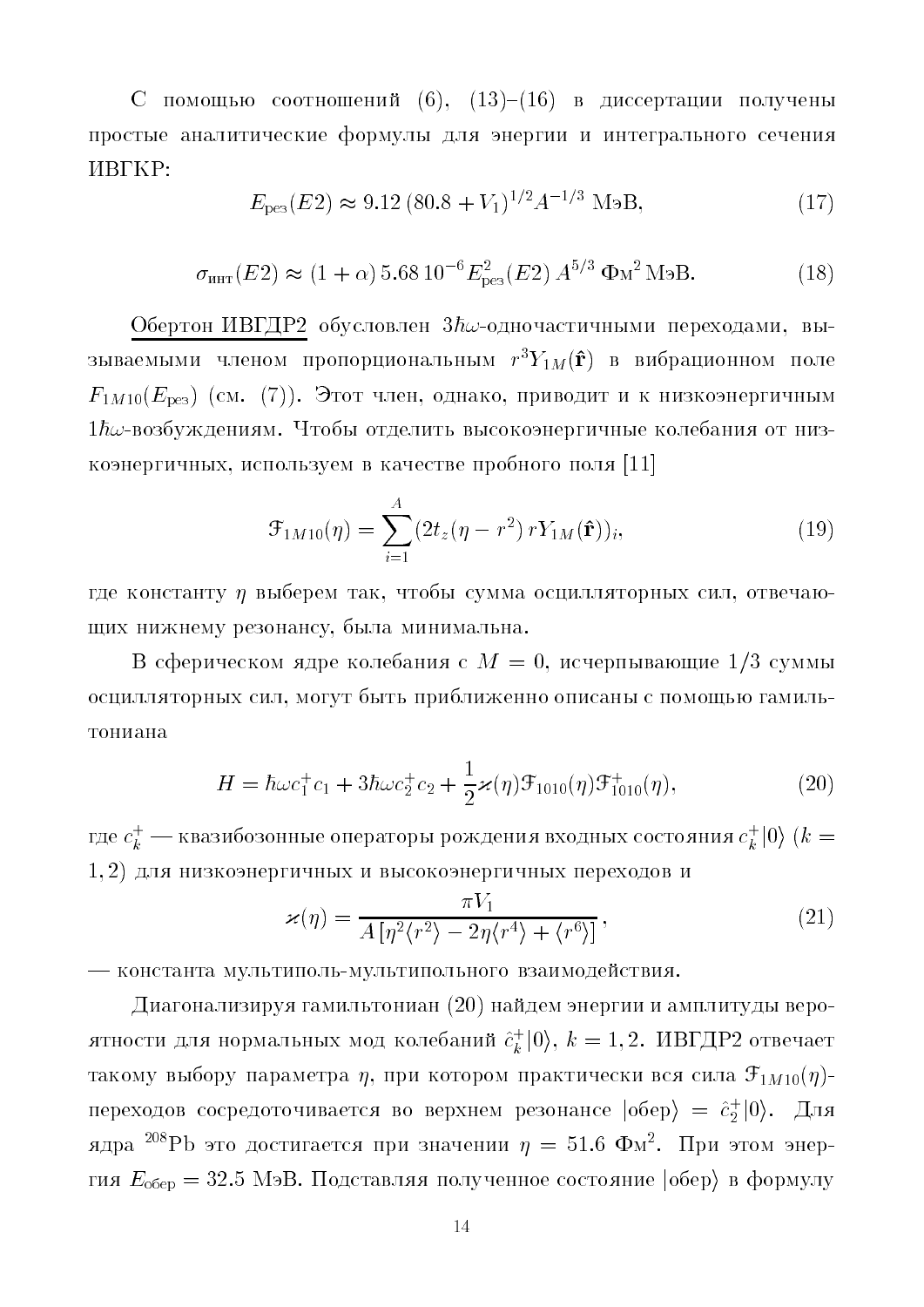(6), найдем, учитывая второй член разложения оператора  $F_{1M10}(E_{\rm o6ep})$  (и корректирующий множитель  $(1 + \alpha)$ ) интегральное сечение ИВГДР2.

## Деформационное расщепление электрических изовекторных ГР.

В модели двухкомпонентной ядерной жидкости изовекторные колебания трактуются как вибрации возмущения разности плотностей нейтронной и протонной жидкостей  $\rho_1(\mathbf{r}) = \delta(\rho_n(\mathbf{r}) - \rho_p(\mathbf{r}))$ , удовлетворяющие волновому уравнению

$$
\nabla^2 \rho_1 + k^2 \rho_1 = 0, \qquad \frac{\partial \rho_1}{\partial n} \Big|_{\text{no\,}} = 0, \tag{22}
$$

где  $k = E/(\hbar u)$  — волновое число,  $E$  — энергия,  $u \approx \sqrt{V_1/(2m)}$  — скорость распространения поляризационных колебаний в ядре и  $\frac{\partial \rho_1}{\partial n}\Big|_{\rm{no\,s} = 1}$ производная от  $\rho_1$  по направлению нормали к ядерной поверхности.

При умеренных отклонениях от сферической симметрии решения этого уравнения  $\rho'_1(\mathbf{r})$  можно рассматривать как возмущения решений  $\rho_1(\mathbf{r}) =$  $j_L(k_{nL}r)Y_{LM}(\hat{\bf r})$  для сферического ядра  $(k_{nL}$  — собственные значения волнового вектора для данного значения орбитального момента  $L$ ).

В аксиально-симметричном ядре (с осью симметрии z) решения, отвечающие разным значениям квантового числа  $M\equiv L_z$  будут расщепляться по энергии  $E'_{nLM} = u \hbar k'_{nLM}$ , где  $u$  — скорость распространения поляризационных колебаний.

Используя интегральную теорему Грина, можно показать, что при  $|\delta| \lesssim 0.5$ 

$$
k_{nLM}^{\prime 2} \int\limits_{r < R(\theta)} |\rho_1|^2 \, dV \approx \int\limits_{r < R(\theta)} |\nabla \rho_1|^2 \, dV. \tag{23}
$$

где  $R(\theta)$  — функция, описывающая поверхность сфероида.

Данное соотношение было использовано для оценки деформационного расщепления ИВГДР, ИВГДР2 и ИВГКР. На приводимых ниже рисунках показано, как изменяется отношение энергий  $E'_{nLM}/E_{nL}$  в зависимости от величины параметра деформации  $\delta$ . Для всех рассмотренных колебаний выполняется соотношение  $\sum_{M} E'_{nLM}/L \approx E_{nL}$  при  $-0.3 \le \delta \le 04$ , что свидетельствует о равномерном распределении осцилляторной силы по всем  $M$ -модам резонанса.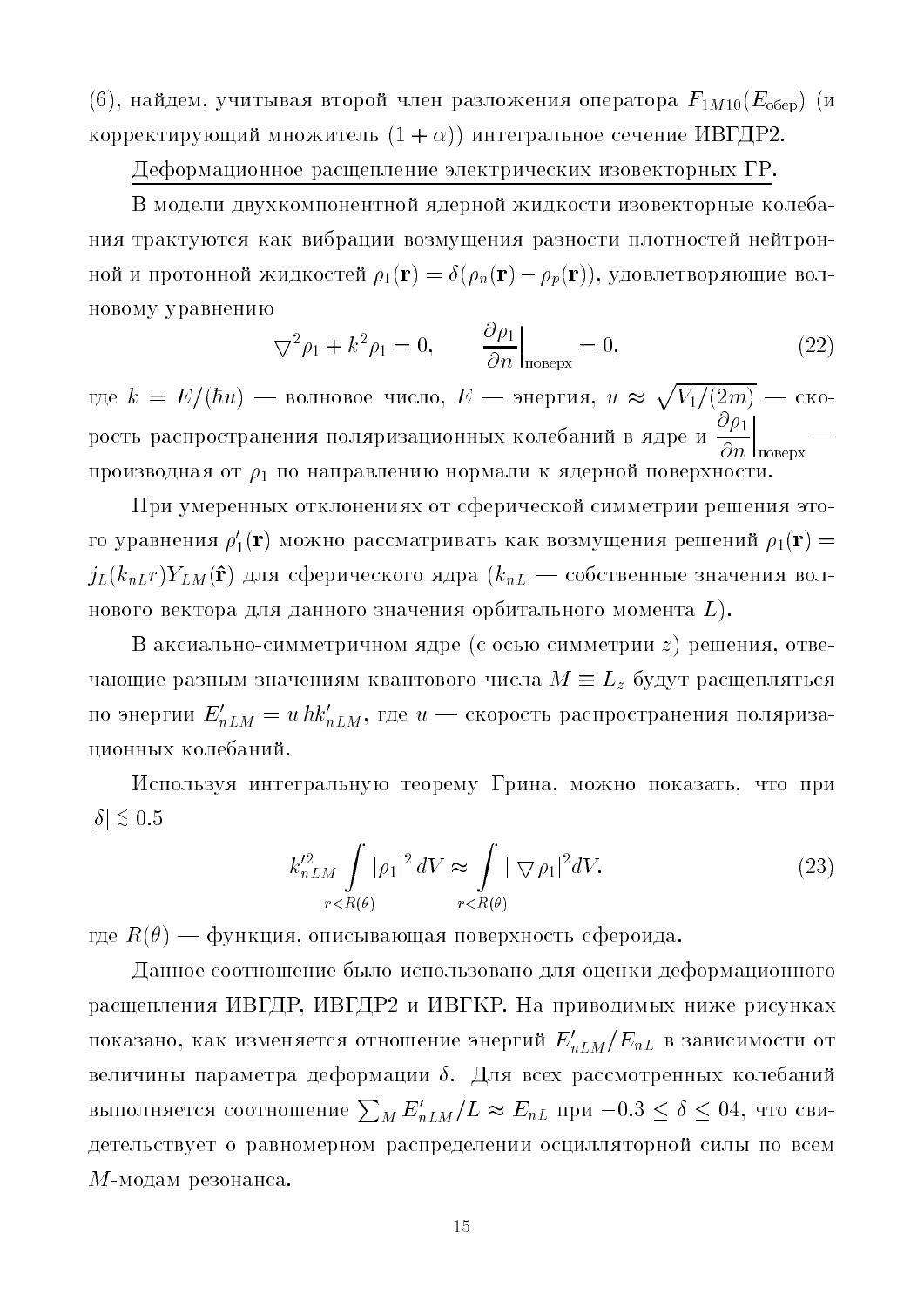

- - 
- 
 - 
 - 
 параметра квадрупольной деформации ядра  $\delta.$  Сплошная кривая — расчет по формуле  $(23),$ - ! 
-! & 
 ,-+ ./



Рис.2. Отношение энергий поперечных и продольных дипольных колебаний для ИВГДР2 (сплошная кривая)и ИВГДР (штриховая кривая) как функция параметра деформации  $\delta.$ 



- The contract of the contract of the contract of the contract of the contract of the contract of the contract of the contract of the contract of the contract of the contract of the contract of the contract of the contract ном ядре  $(E^{\prime})$  к энергии таких колебаний в сферическом ядре  $(E)$  от величины параметра де-# 
\$-- 
 - 
 \$-- M 
- L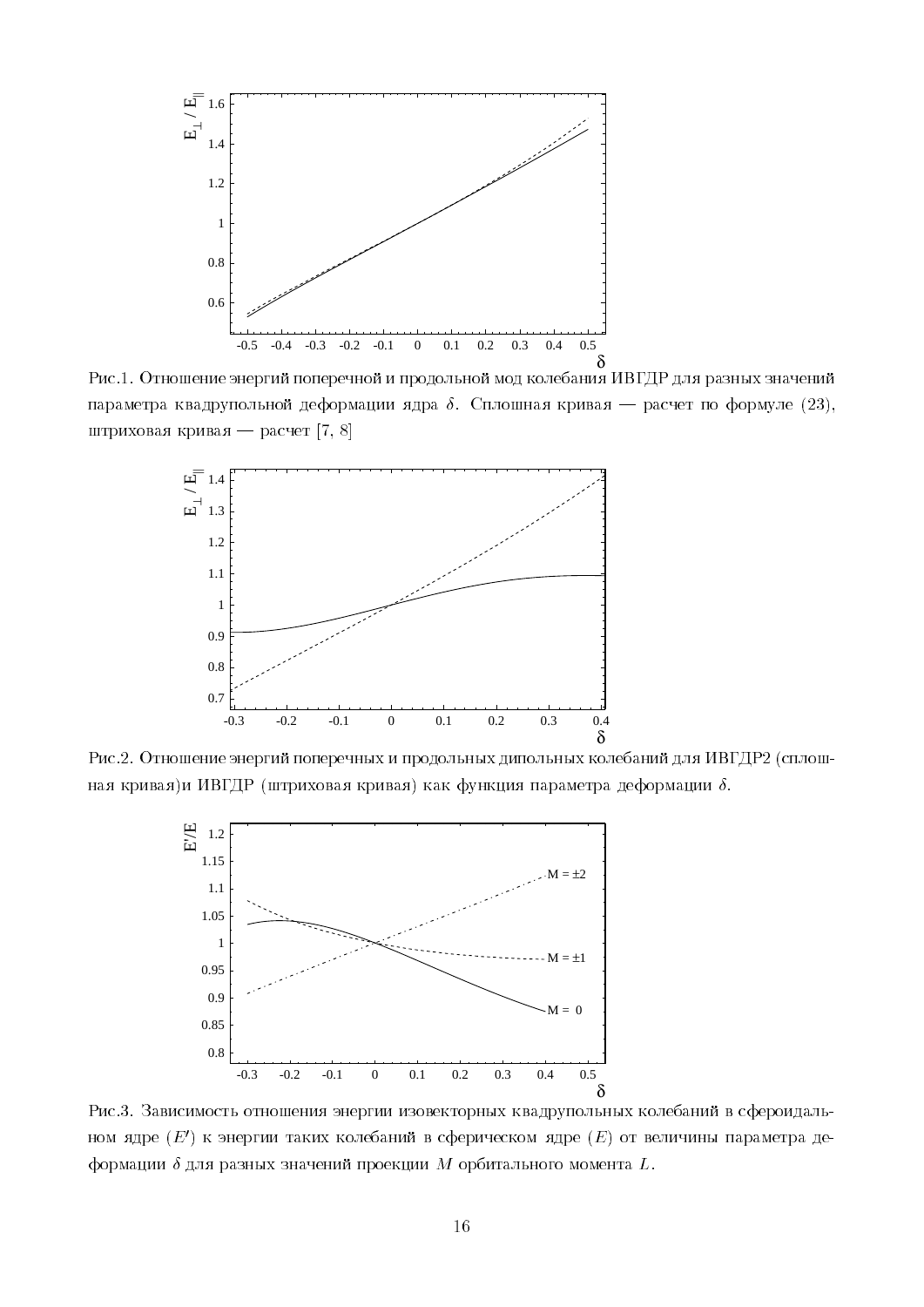++\*8 4
- - -  - - -  -# ниала. ----

 $\blacksquare$  . The contract of the contract of the contract of the contract of the contract of the contract of the contract of the contract of the contract of the contract of the contract of the contract of the contract of the expression that the production applies to the context cannot be a series of the context of the series of the s #   +   - -- - "-I~-I0-,   - - - - # -# -,  - E

! -- - - - - - - - - - - - - - - - D7:E, 
- -  - поверхности Ферми  $\bar{\varepsilon} \thickapprox -8$  Мэ $\rm B$ : -

$$
\operatorname{Re}[V_{\text{onr}}(r,\bar{\varepsilon})] = -U_1(\bar{\varepsilon})f_1(r) + 4U_2 \frac{1}{r} \frac{df_2(r)}{dr} \mathbf{1} \cdot \mathbf{s} + V_{\text{kyn}}(r),\tag{24}
$$

где

$$
f_i(r) = \frac{1}{1 + \exp[(r - R_i)/a_i]}
$$
 (25)

<sup>j</sup> -- - !-I"-   ороитального взаимодеиствии ( $\kappa_i \, \equiv \, r_i A^{\text{-}\prime\text{-}\mathrm{}}$ ,  $i \, \equiv \, 1, 2$ ),  $\, v_{\text{\tiny KVI}} \, \longrightarrow \,$ кулоновский - - -\$ %-- -- R
k U-@A, U, r-, r, a-,  $\sim$  4)  $\sim$  KV ii  $-$  . Finally constant that the constant constant of the constant  $-$  constants  $\sim$   $\sim$   $-$ 

| --   - - - # - -, - -# - - - @:BA - - - \$ %, - - V
@rA - -  $V_{\text{\tiny{KylJ}}}(r,\theta)$  и изотропные формфакторы  $f_i(r) \,=\, \{1\,+\,\exp[(r\,-\,R_i)/a_i]\}^{-1}$  на - -

$$
\hat{f}_i(r,\theta) = \{1 + \exp[(r - \hat{R}_i(\theta))/\hat{a}_i(\theta)]\}^{-1}
$$
\n(26)

a aaarstad waarna in die gebruik aan deur die deurste daar die waard waarde in die die die die deurste en die - - - -  +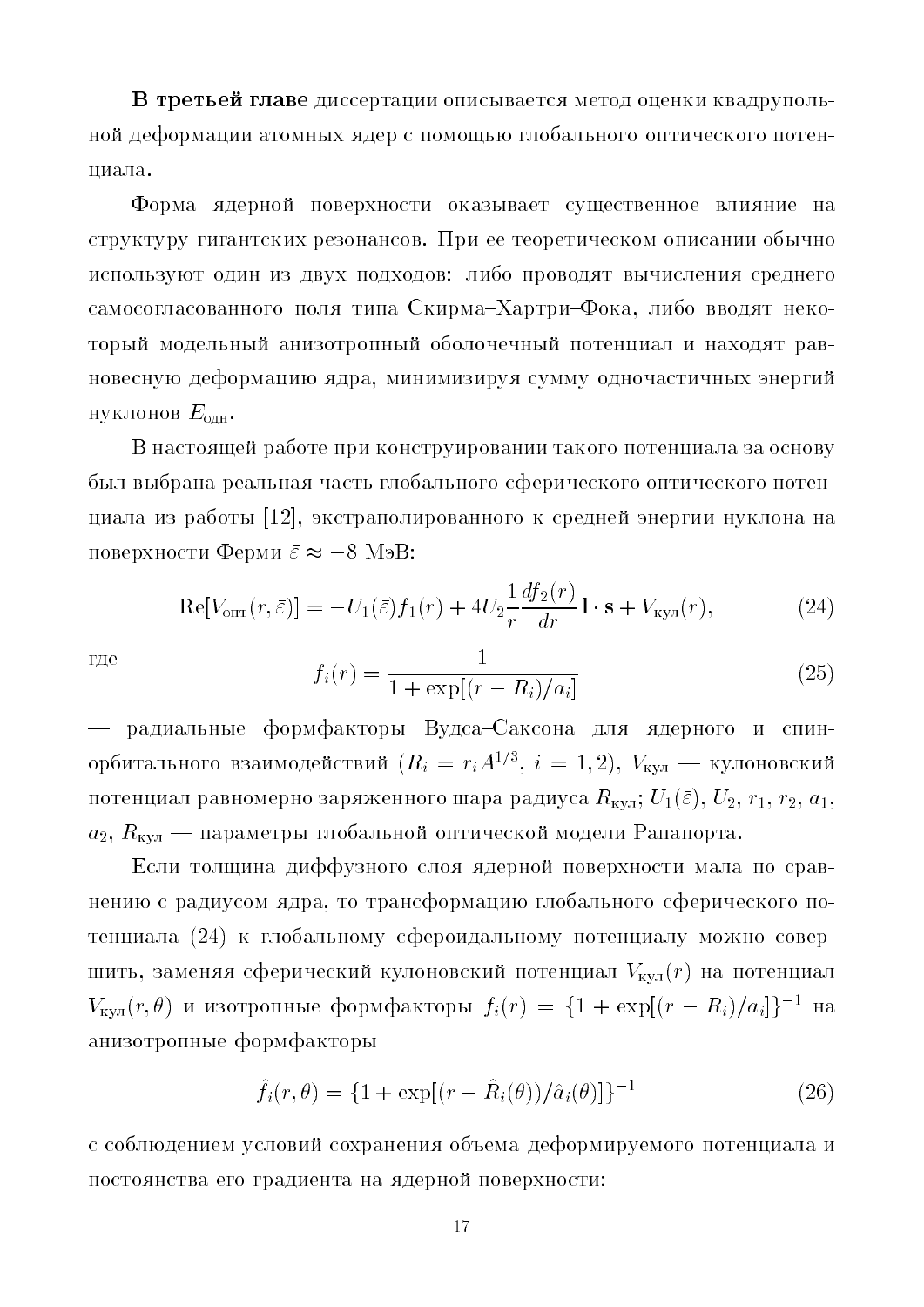$$
(\text{grad } \hat{f}_i)_{r=\hat{R}_i(\theta)}^2 = (\text{grad } f_i)_{r=R_i}^2 = \frac{1}{16a_i^2}.
$$
 (27)

Вычисление одночастичных состояний для сфероидального потенциала конечной глубины представляет, вообще говоря, сложную математическую проблему. Однако при вычислении равновесной деформации ядра требуются только заполненные (в основном состоянии) одночастичные орбитали. Это — связанные состояния, поэтому их можно аппроксимировать конечным набором связанных ортонормированных функций.

Мы использовали при диагонализации сфероидального глобального гамильтониана усеченный осцилляторный базис функций Нильссона [6]. Максимальное осцилляторное число  $N_0$ , при котором обрывался базис, определялось условием  $N_0 = N_{\text{Ba},1} + 6$ , где  $N_{\text{Ba},1}$  — осцилляторное число валентной оболочки ядра.

Равновесная деформация ядра  $\delta$  определялась по минимуму функции

$$
E_{\text{off}}(\delta) = \sum_{i=1}^{A} \varepsilon_i(\delta), \qquad (28)
$$

где  $\varepsilon_i(\delta)$  — вычисленные энергии одночастичных состояний в сфероидальном потенциале.

Данная процедура игнорирует влияние на форму ядра спаривательных (и других) остаточных сил. Чтобы учесть в какой-то мере этот эффект, суммирование в (28) производилось так, чтобы воспроизводились экспериментальные значения четности  $\pi$  и спина  $J$  ядра (предполагалось, что в основном состоянии спин  $J$  равен своей проекции на ось симметрии ядра  $K=\sum_{i=1}^A \Omega_i$ .

Конкретные расчеты показывают, что построенный глобальный сфероидальный потенциал может быть с успехом использован для оценки деформации ядер в основном состоянии в широком интервале значений массового числа (10  $\leq A \leq 240$ ), включая сферические, переходные и сильно деформированные ядра. Это иллюстрирует приводимая ниже небольшая таблица, где теоретические значения параметра  $\delta$  сравниваются с его оценками, извлеченными из данных о статических квадрупольных моментах  $Q$ низколежащих уровней ядер.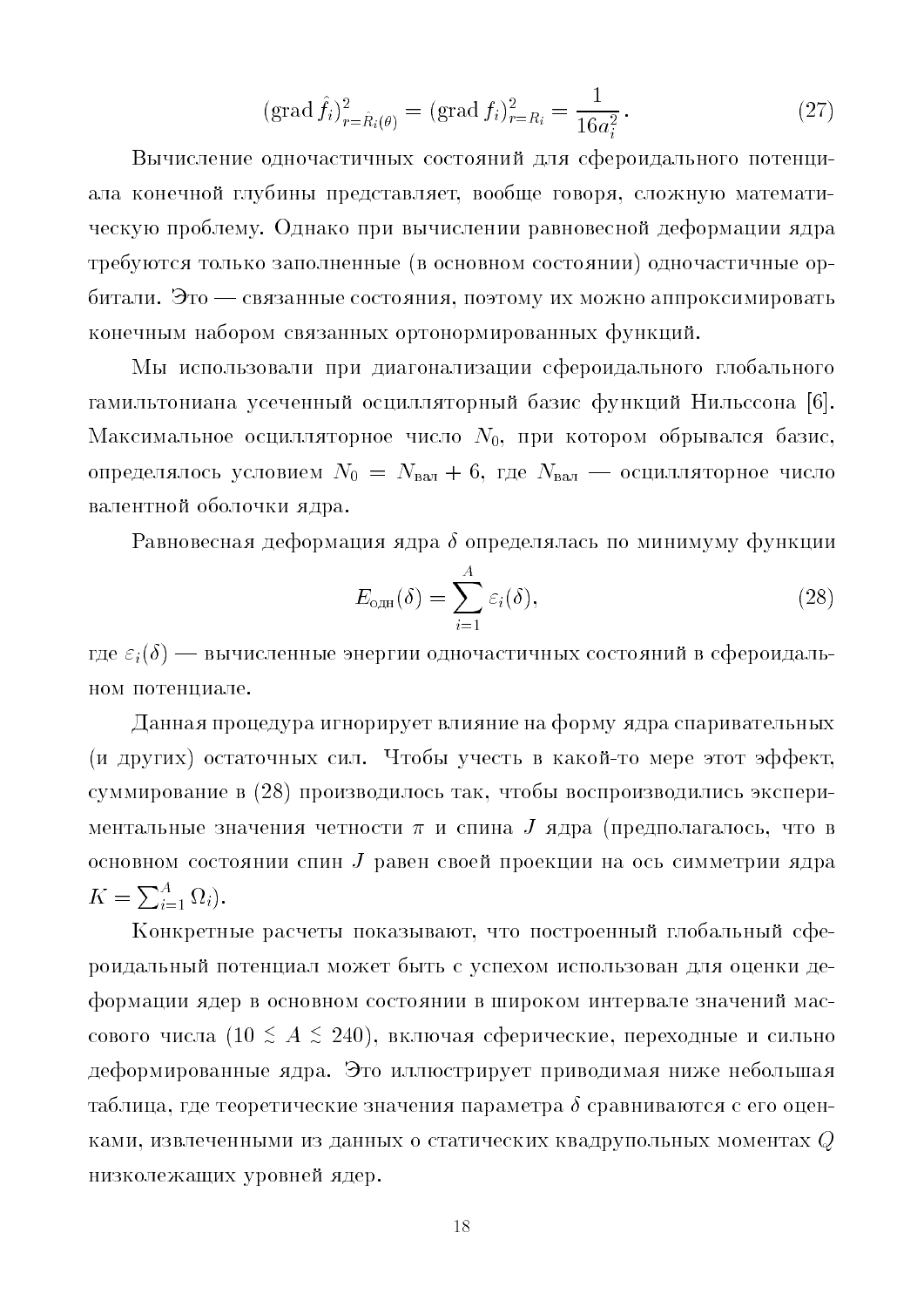|                       |                   |           |            |                         | Оценки параметра $\delta$ |           |
|-----------------------|-------------------|-----------|------------|-------------------------|---------------------------|-----------|
| Ядро                  | $E_{\text{Bos6}}$ | $J^{\pi}$ | Q,         | dQ,                     | $\text{no }Q$             | данная    |
|                       | МэВ               |           | $\Phi_M^2$ | $\Phi_{\mathrm{M}}{}^2$ |                           | работа    |
| ${}^{11}B$            | $0.00\,$          | $3/2^-$   | 4.07       | $0.03\,$                | 0.498                     | 0.276     |
| $^{24}$ Mg            | 1.37              | $2^+$     | $-17.30$   | 1.10                    | 0.425                     | 0.429     |
| $^{28}\mathrm{Si}$    | 1.78              | $2^+$     | 16.70      | 1.20                    | $-0.326$                  | $-0.346$  |
| ${}^{32}S$            | $2.23\,$          | $2^+$     | $-14.80$   | $2.10\,$                | 0.237                     | $0.202\,$ |
| ${}^{33}S$            | 0.00              | $3/2^+$   | $-7.40$    | 1.40                    | $-0.167$                  | $-0.118$  |
| ${}^{54}Cr$           | 0.83              | $2^+$     | $-21.00$   | 8.00                    | 0.172                     | 0.235     |
| $55 \text{Mn}$        | $0.00\,$          | $5/2^-$   | 32.00      | $2.00\,$                | 0.199                     | 0.233     |
| ${}^{56}\mathrm{Fe}$  | 0.85              | $2^+$     | $-21.00$   | 8.00                    | 0.156                     | 0.201     |
| ${}^{85}\mathrm{Sr}$  | 0.00              | $9/2^+$   | 28.90      | 2.90                    | 0.062                     | 0.071     |
| $^{91}\mathrm{Zr}$    | $0.00\,$          | $5/2^+$   | $-20.60$   | 1.00                    | $-0.061$                  | $-0.021$  |
| $109 \text{Sn}$       | 0.00              | $5/2^+$   | 31.00      | 10.00                   | 0.066                     | 0.107     |
| 123Sb                 | $0.00\,$          | $7/2^+$   | $-49.00$   | $5.00\,$                | $-0.072$                  | $-0.055$  |
| $^{135}\mathrm{Xe}$   | $0.00\,$          | $3/2^+$   | 21.40      | 0.70                    | 0.065                     | 0.092     |
| ${}^{146}\mathrm{Nd}$ | 0.45              | $2^+$     | $-78.00$   | 9.00                    | 0.142                     | 0.141     |
| $^{159}\mathrm{Eu}$   | 0.00              | $5/2^{+}$ | 266.00     | 30.00                   | 0.350                     | 0.298     |
| ${}^{160}\mathrm{Gd}$ | $0.08\,$          | $2^+$     | $-208.00$  | 4.00                    | 0.335                     | 0.296     |
| $^{165}\mathrm{Ho}$   | 0.00              | $7/2^{-}$ | 339.00     | 34.00                   | 0.313                     | 0.299     |
| $^{182}\mathrm{Ta}$   | 0.00              | $3-$      | 260.00     | 30.00                   | 0.231                     | 0.221     |
| $186 \text{W}$        | 0.12              | $2^+$     | $-160.00$  | 30.00                   | 0.202                     | 0.181     |
| $^{185}\mathrm{Pt}$   | 0.00              | $9/2^+$   | 385.00     | 50.00                   | 0.242                     | 0.253     |
| $^{229}\mathrm{Ra}$   | 0.00              | $5/2^+$   | 310.00     | 20.00                   | 0.229                     | 0.178     |
| $235$ []              | $0.00\,$          | $7/2^-$   | 457.00     | 161.00                  | 0.243                     | 0.246     |
| $^{241}\mathrm{Am}$   | 0.00              | $5/2^{-}$ | 380.00     | 120.00                  | 0.251                     | 0.252     |

Таблица. Квадрупольная деформация ядер

В четвертой главе диссертации формулируется комбинированная модель фотонуклонных реакций (КМФР).

При описании множественных фотонуклонных реакций на средних и тяжелых ядрах в настоящей работе используется предположение Бора, согласно которому ядерные реакции могут быть приближенно разбиты на две независимые стадии: образование составной системы и распад этой системы на продукты реакции. Таким образом, чтобы описать различные фотонуклонные реакции, возникающие при поглощении ядром фотона с энергией  $E_\gamma$ , необходимо: 1) вычислить сечение фотопоглощения  $\sigma_{\rm nor}(E_\gamma)$ и 2) рассмотреть возможные процессы эмиссии нуклонов при данной энергии возбуждения ядра-мишени.

В диссертации для решения этих задач используется комбинированная модель фотонуклонных реакций (КМФР), которая включает в себя: 1)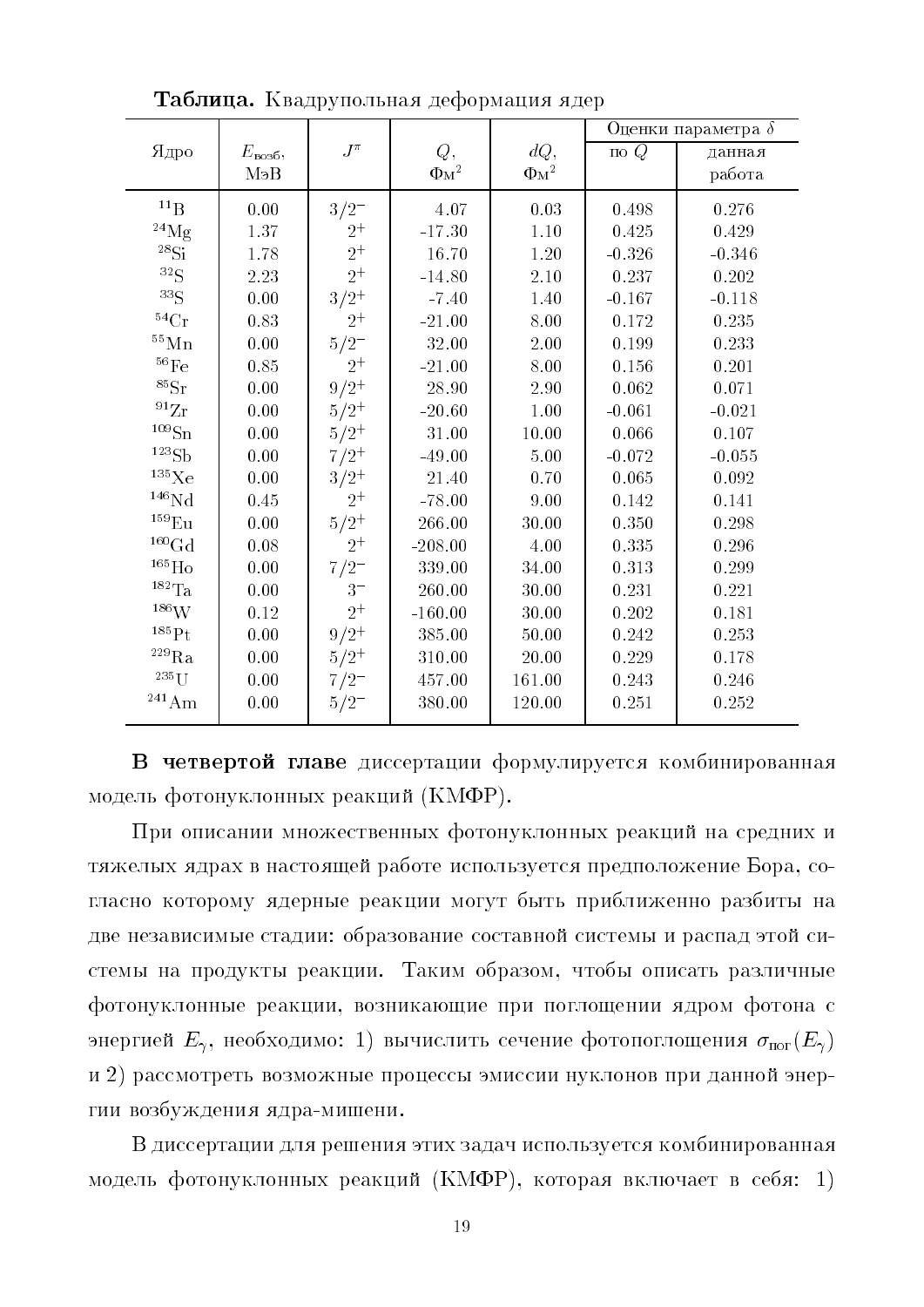рассмотренную ранее полумикроскопическую модель колебаний (ПМК), 2) квазидейтронную модель фотопоглощения (КДМ), 3) экситонную модель (ЭМ) и 4) испарительную модель (ИМ).

Четыре составляющие КМФР охватывают все стадии фотонуклонной реакции: от поглощения  $\gamma$ -кванта до вылета нуклона. Однако простое механическое объединение этих моделей невозможно. Прежде необходимо решить три проблемы: оценить ширины ГР, описываемых ПМК, без чего невозможно построить на их основе сечения фотопоглощения; затем надо учесть в рамках экситонной и испарительной модели изоспиновые эффекты, что играет существенную роль при описании фотопротонного канала реакции в области ГДР и, наконец, надо согласовать коллективные аспекты входных  $1p1h$ -дипольных состояний со статистическим характером экситонной модели предравновесного распада, благодаря чему появляется возможность использовать КМФР для описания фоторасщепления экзотических ядер, далеких от полосы  $\beta$ -стабильности. После решения этих проблем получается модель с унифицированным набором параметров, извлекаемых из параметров составляющих ее компонент, позволяющая описывать множественные фотонуклонные реакции на средних и тяжелых ядрах в энергетической области ниже порога рождения мезонов.

Полное сечение фотопоглощения определялось, как сумма сечений ГР, которые аппроксимировались лоренцевыми кривыми, и сечения квазидейтронного фотопоглощения.

Ширины ГР определялись с помощью экситонной модели.

Для ИВГДР получена полуэмпирическая формула, учитывающая уменьшение на периферии ядра плотности  $2p2h$ -состояний, на которые может распадаться дипольное возбуждение:

 $\Gamma_{\text{min}} \approx 0.0293 \left[1 - 3\xi (1 + \pi^2 \xi^2 / 3) / (1 + \pi^2 \xi^2) \right] / (1 + \pi^2 \xi^2) E_{\text{min}}^2$ , MaB,  $(29)$ 

где  $\xi \equiv a/R_0$ ,  $a \approx 0.55$  Фм и  $R_0 \approx 1.07 A^{-1/3}$  Фм.

Квазидейтронная модель фотопоглощения.

При  $E_{\gamma} \geq 40$  МэВ начинает доминировать механизм квазидейтронного (КД) фотопоглощения. Модель этого процесса впервые была раз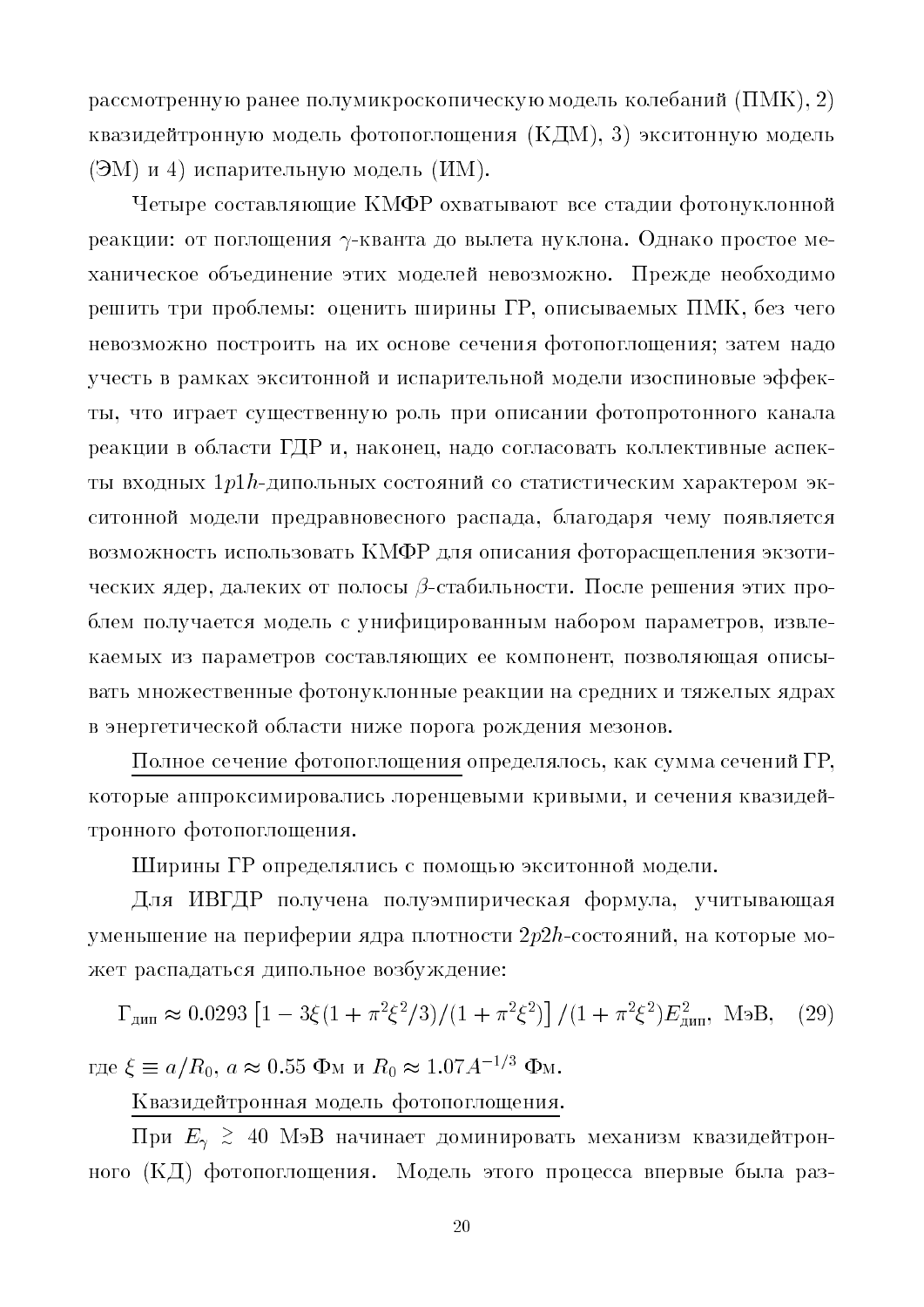работана Левинжером [1]. В КМФР используется усовершенствованный вариант этой модели [13], в котором в рамках модели ферми-газа учтено влияние блокинг-эффекта Паули на возбуждение коррелированной протоннейтронной пары внутри ядра.

#### Экситонная и испарительная модели.

Процесс испускания фотонуклонов из средних и тяжелых ядер можно приблизительно разбить на две стадии: предравновесную и испарительную.

На предравновесной стадии основную роль играют процессы диссипации энергии возбуждения ядра за счет рождения все новых и новых частично-дырочных пар и эмиссии нуклонов из промежуточных тэкситонных состояний. В конечном счете вероятности рождения и аннигиляции пар уравновешиваются и либо в исходном, либо в одном из остаточных ядер устанавливается тепловое равновесие, после чего начинается процесс испарения нуклонов, который может быть описан в рамках испарительной модели.

Предравновесная эмиссия нуклонов сходит на нет задолго до установления равновесия поэтому при ее описании мы будем пренебрегать обратными  $(m \rightarrow m-2)$  переходами, связанными с аннигиляцией частичнодырочных пар.

Вследствие эмиссии нуклонов экситонные состояния образуются в различных ядрах. Введем числа  $dp, dn$ , указывающие сколько предравновесных протонов и нейтронов вылетело из ядра-мишени  $\{Z, N\}$  до того, как возникло *т*-экситонное состояние с энергией возбуждения  $U$ . И обозначим через  $P(U; dp, dn, m)$  — плотность вероятности образования такого состо-ЯНИЯ.

Плотности вероятности  $P(U; dp, dn, m)$  можно вычислить, используя рекуррентное соотношение, которое связывает их с вероятностями образования экситонных состояний на более ранних стадиях предравновесного процесса. В этом соотношении используется обычные формулы [14] для плотности вероятности распада в единицу времени т-экситонного состояния с испусканием нуклона типа  $k$  (протона или нейтрона) с кинетической

21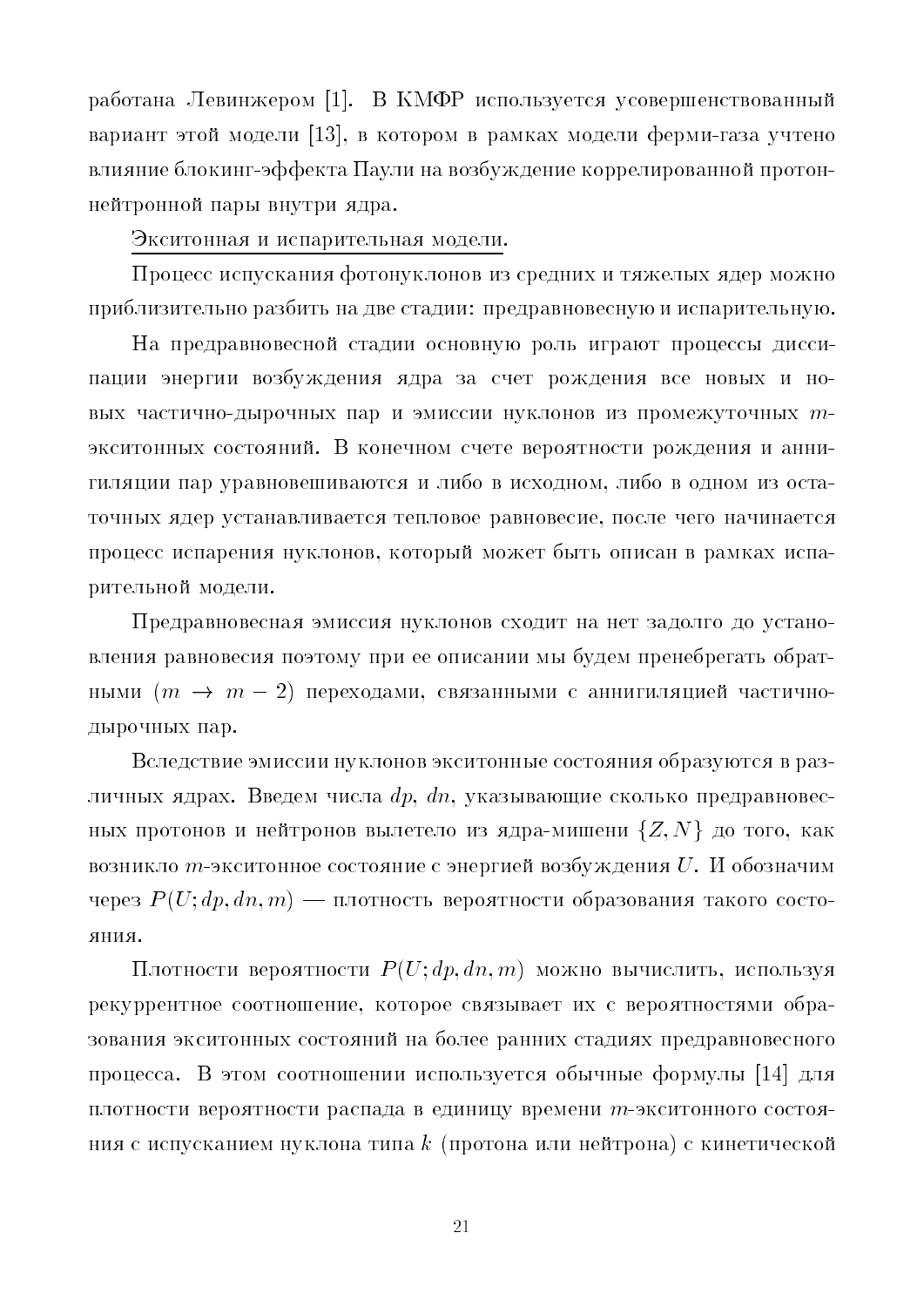` <sup>E</sup> <sup>U</sup> Bk @dp dnA+

$$
\lambda_k(\varepsilon, E; dp, dn, m) = \frac{2s+1}{\pi^2 \hbar^3} \mu \varepsilon \sigma_k^{\text{ofp}}(\varepsilon; dp, dn) \frac{\omega(U; dp + \delta_{kp}, dn + \delta_{kn}, m-1)}{\omega(E; dp, dn, m)}, (30)
$$

и для скорости внутриядерных переходов  $m \to m+2$ :

$$
\hbar\Gamma^{\downarrow}(E; dp, dn, m) = 2\pi M^2 \,\omega_{+}(E; dp, dn, m) \tag{31}
$$

 $(\Gamma^\downarrow(E; dp, dn, m)$  — спредовая ширина состояния  $|E, dp, dn, m\rangle).$ 

.- --- рамках модели !--IC - w@Ek dp dnA, -- 1 - 5- - D7>E, - - \$ -   - % \$ - 

0 P@Uk dp dnA, -#- \$ ния равновесного состояния в ядре  $\{Z-dp, N-dn\}$  при энергии  $U,$  могут  $\top$ entre nous en la criterie pentre persone es existimat ou district de la contexte de la contra  $\mathbf{r}$  . The distribution of  $\mathbf{r}$  and  $\mathbf{r}$  and  $\mathbf{r}$  and  $\mathbf{r}$  are  $\mathbf{r}$  and  $\mathbf{r}$  and  $\mathbf{r}$  are  $\mathbf{r}$  and  $\mathbf{r}$  and  $\mathbf{r}$  are  $\mathbf{r}$  and  $\mathbf{r}$  are  $\mathbf{r}$  and  $\mathbf{r}$  and  $\mathbf{r}$ 

. P @Uk dp dn mA P@Uk dp dnA \$ -- - -- -- -, - - - - -  $\mathbf{r}_1$ ,  $\mathbf{r}_2$ ,  $\mathbf{r}_3$ ,  $\mathbf{r}_4$ ,  $\mathbf{r}_5$ ,  $\mathbf{r}_6$ ,  $\mathbf{r}_7$ ,  $\mathbf{r}_7$ ,  $\mathbf{r}_8$ ,  $\mathbf{r}_7$ ,  $\mathbf{r}_8$ ,  $\mathbf{r}_9$ ,  $\mathbf{r}_9$ ,  $\mathbf{r}_9$ ,  $\mathbf{r}_9$ ,  $\mathbf{r}_9$ ,  $\mathbf{r}_9$ ,  $\mathbf{r}_9$ ,  $\mathbf{r}_9$ ,  $\mathbf{r}_9$ , - - -

## 2

4 - 1- - - -  - 
, - - T- - 1  $P$  -  $P$  -  $P$  -  $P$  -  $P$  -  $P$  -  $P$  -  $P$  -  $P$  -  $P$  -  $P$  -  $P$  -  $P$  -  $P$  -  $P$  -  $P$  -  $P$  -  $P$  -  $P$  -  $P$  -  $P$  -  $P$  -  $P$  -  $P$  -  $P$  -  $P$  -  $P$  -  $P$  -  $P$  -  $P$  -  $P$  -  $P$  -  $P$  -  $P$  -  $P$  -  $P$  -  $P$  -

. 
 -  T- - - - - @@Uk dp dn mAA @w@Uk dp dnAA -, -# вылета нуклона, с помощью замены  $U \to U-\Delta_T (dp,dn),$  где  $\Delta_T (dp,dn)=$ энергия возбуждения первого уровня ядра  $\{Z = dp, N = dn\}$  с изоспином -  %, 
 -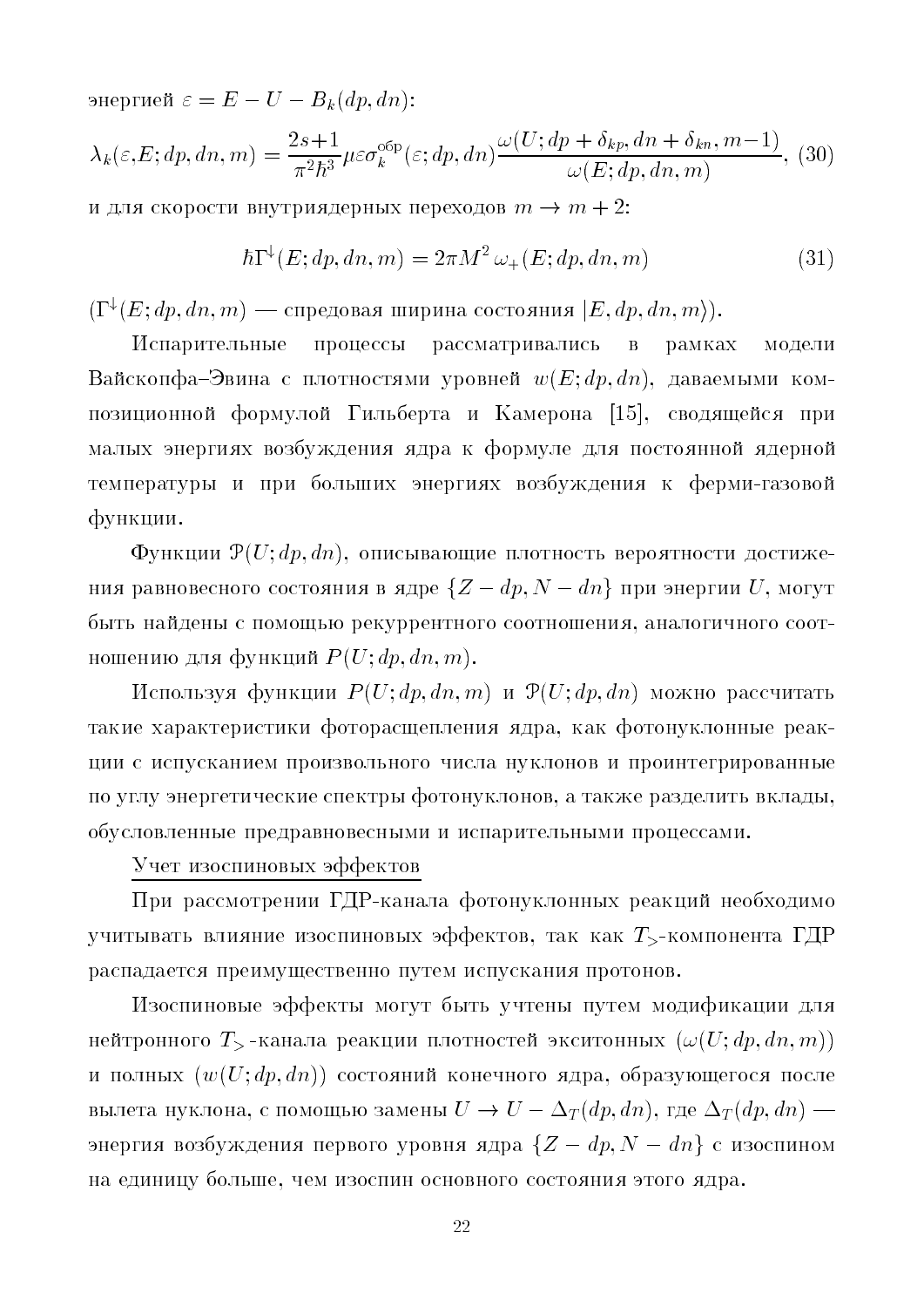Данные замены позволяют учесть уменьшение плотностей  $T_{>}$ состояний по сравнению с полными плотностями за счет их энергетического сдвига вверх на величину  $\sim \Delta_T(dp, dn)$ . Заметим, что необходимо изменить только плотности конечных состояний, так как в нейтронном  $T$ >-канале реакции плотности начальных состояний и сечение  $\sigma_n^{\rm{ofp}}(\varepsilon;dp,dn)$ уменьшаются в одинаковой мере по сравнению с их полными значениями. Влияние изоспиновых эффектов иллюстрирует рис. 4.

> о, мбн 100  $48$ Ca  $(\gamma, n)$ 80 60 40 20 a  $\Omega$ 25  $(\gamma, p)$ 20 15  $10$ 5 6  $\overline{0}$  $10$ 15 30 35 5 20 25 40  $E_{\nu}$ , M<sub>3</sub>B

Рис. 4. Расчет сечений реакций  $(\gamma, n)$  и  $(\gamma, p)$  для ядра <sup>48</sup>Са с учетом (сплошные кривые) и без учета (штриховые кривые) поправок на изоспиновые эффекты. Эксперимент – [16].

#### Учет коллективных эффектов

Коллективные дипольные состояния сильно взаимодействуют с вибрациями ядерной поверхности, в результате чего они распадаются в основном на коллективные  $2p2h$ -состояния типа "дипольный фонон + поверхностный квадрупольный фонон". Это приводит к тому, что в начальных внутриядерных переходах максимальная энергия рассеивающейся частицы или дырки уменьшается (по сравнению с энергией возбуждения E) на величину коллективного дипольного сдвига  $\Delta_{\text{\tiny{KOMI}}},$  что вызывает уменьшение спредовой ширины дипольного состояния (см. формулу (31)). Учитывая, что степень коллективизации входного 1 $p1\,h\text{-}\mathrm{coc}$ тояния посте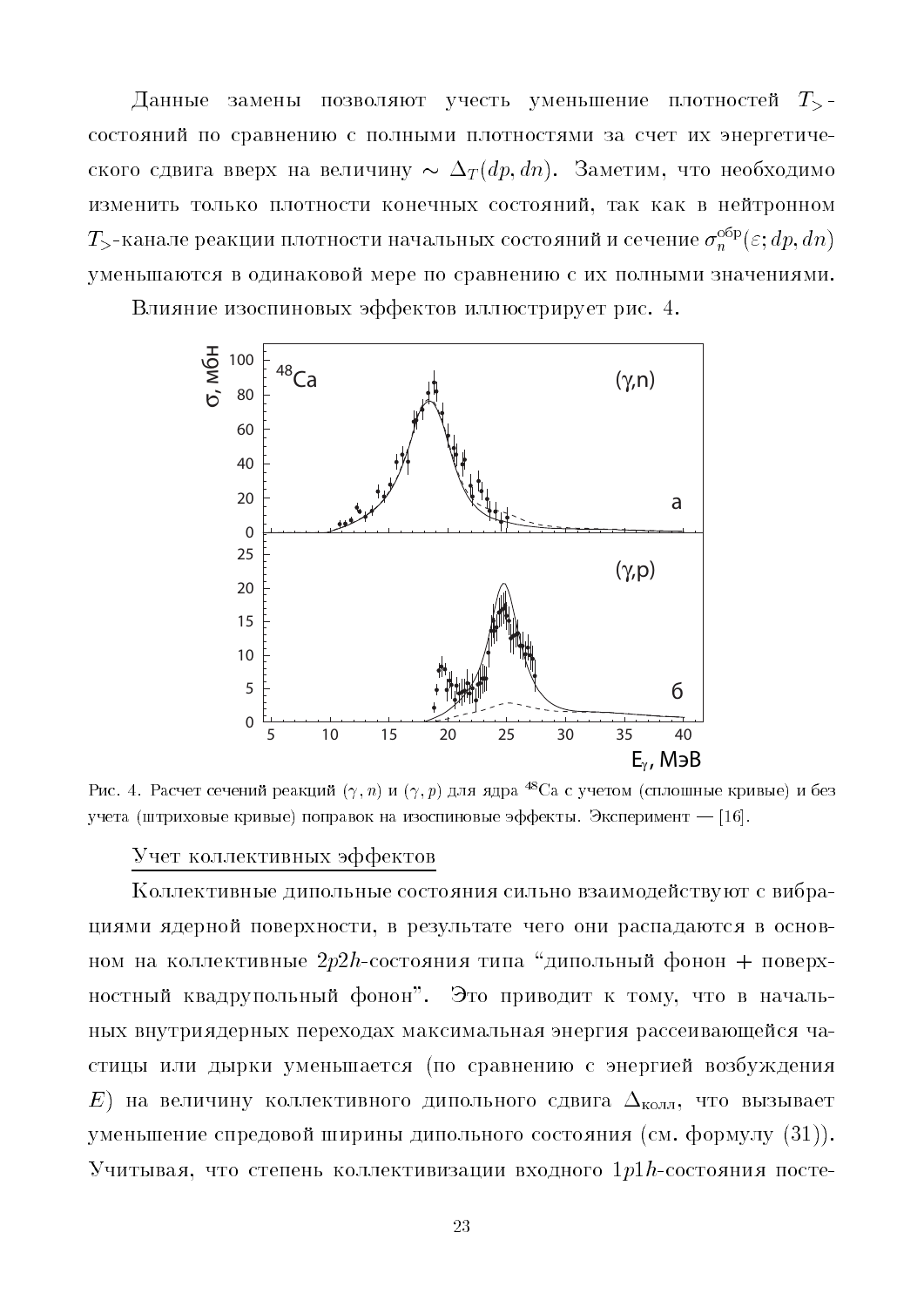пенно падает по мере удаления от максимума резонанса, примерно, как  $R(E) = \sigma_{\text{EIP}}(E)/\sigma_{\text{EIP}}(E_{\text{min}})$ , получим следующую оценку для спредовой ширины входного 1p1h-состояния

$$
\Gamma^{\downarrow}(E; 0, 0, 2) = 2\pi M^2 \omega_{+}(E - R(E)\Delta_{\text{Kol, II}}; 0, 0, 2). \tag{32}
$$

Коллективизация входных  $1p1h$ -состояний существенно снижает выход многочастичных фотонуклонных реакций в области ИВГДР для ядер далеких от полосы В-стабильности.

В пятой главе диссертации КМФР была использована для исследования особенностей фотонуклонных реакций на средних и тяжелых ядрах в энергетическом интервале от нуклонного порога до порога рождения ме-30H0B.

Проведено сравнение вычисленных и экспериментальных фотонуклонных сечений для представительной выборки ядер с 40 <  $A$  < 235. Для каждого из рассмотренных ядер приведены наиболее значимые вычисленные сечения в энергетическом интервале  $7 \le E_\gamma \le 140$  МэВ. Выполнено несколько расчетов проинтегрированных по углу фотопротонных и фотонейтронных энергетических спектров с указанием вклада в них испарительных и предравновесных частиц. При наличии экспериментальных данных проводилось сравнение вычисленных и теоретических спектров.

Обсуждение результатов расчетов иллюстрируют 47 рисунков и одна таблица.

Влияние величины нейтронного избытка.

Чтобы проследить, как меняются характерные особенности различных фотонуклонных сечений при переходе от нейтронно-дефицитных к нейтронно-избыточным ядрам, были вычислены фотонуклонные сечения в энергетическом интервале  $2 \le E_\gamma \le 140$  МэВ для всех изотопов олова  $(101-135Sn)$ , для которых известны пороги отделения протонов и нейтронов.

Как отмечалось ранее, для ядер далеких от полосы В-стабильности важно учитывать коллективную природу входного дипольного состояния. Это иллюстрирует рис. 5.

24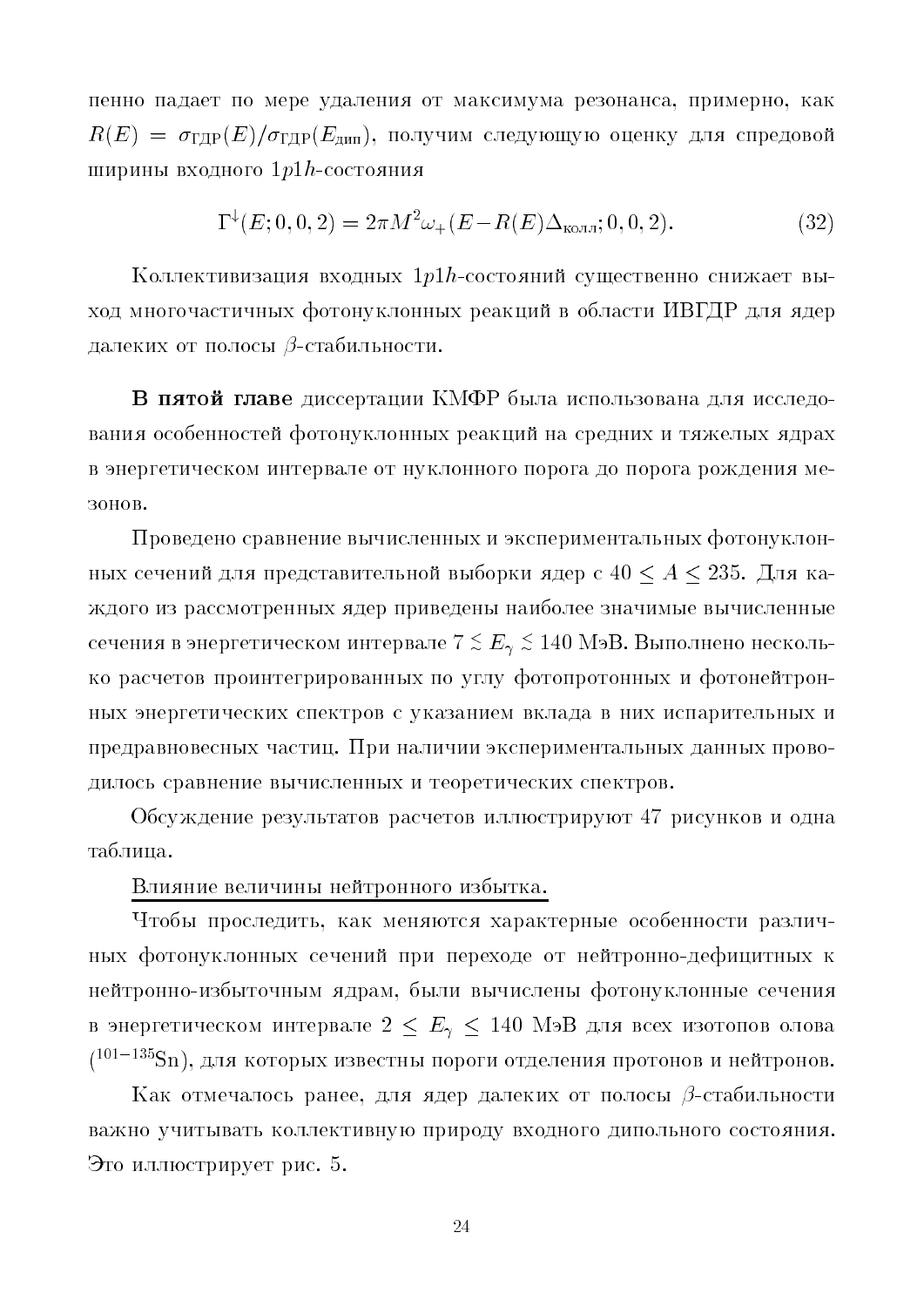

Рис. 5. Влияние коллективных эффектов на результаты расчета сечения реакции  $(\gamma, 2n)$  +  $(\gamma, 2n+p)$  для изотопов олова с  $A = 112, 116, 120, 124, 128, 132$ . Сплошная кривая — расчет с учетом коллективных эффектов, штриховая - без учета этих эффектов.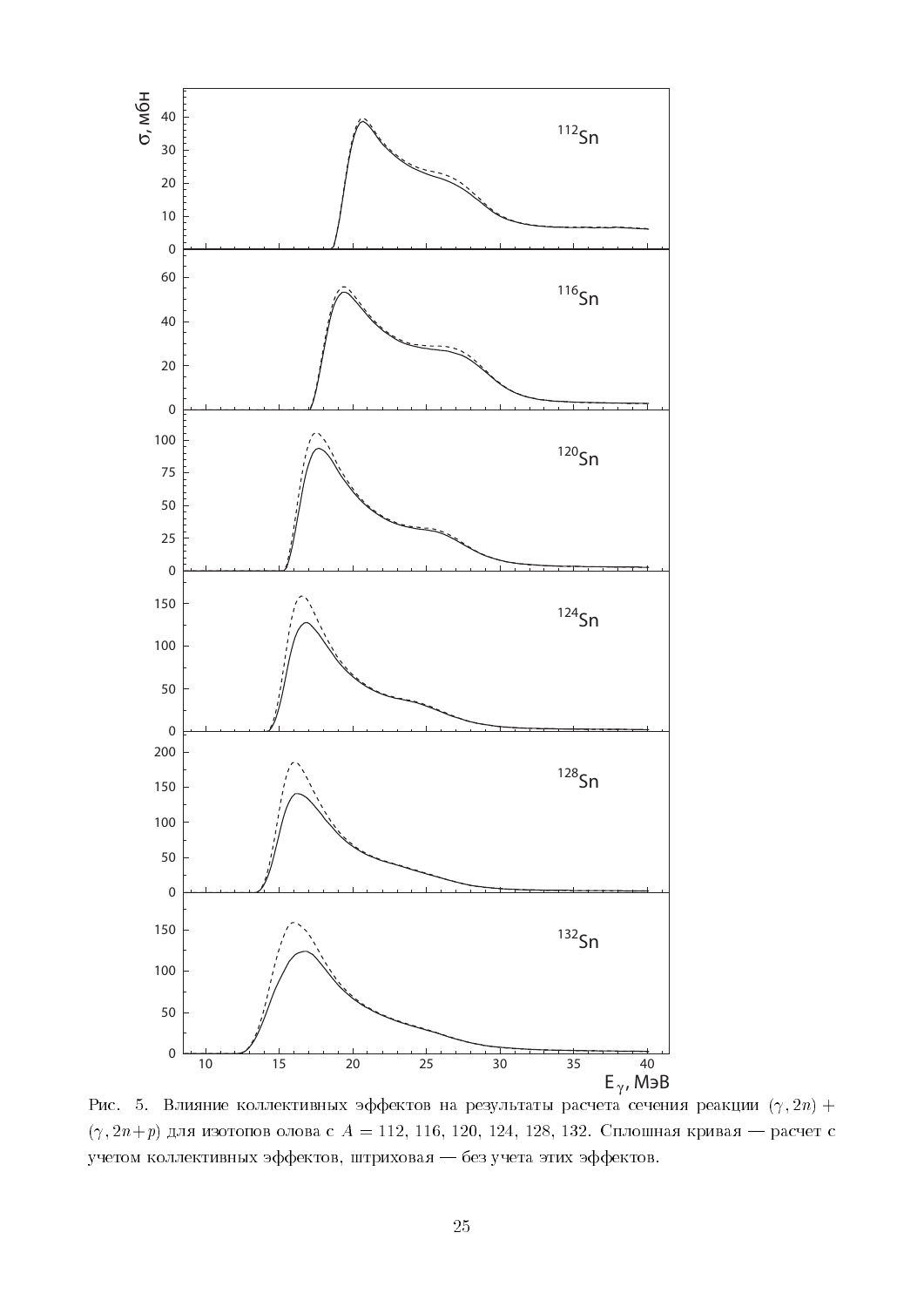Как видно из этого рисунка, при увеличении нейтронного избытка максимум сечения реакции  $(\gamma, 2n) + (\gamma, 2n+p)$  сдвигается в сторону максимума ГДР, что приводит к переоценке выхода этой реакции, если не учитываются коллективные свойства входного дипольного состояния.



Рис. 6. Зависимость интегральных сечений  $\sigma_{\text{mtr}}(\gamma, p)$ ,  $\sigma_{\text{mtr}}(\gamma, n)$  и средних чисел испускаемых фотонуклонов  $\bar{N}_p,\,\bar{N}_n,$  вычисленных для энергетического интервала  $E_\gamma=0$ –30 МэВ, от массового числа  $A$  изотопа олова. а: полное фотопротонное интегральное сечение, 6: полное фотонейтронное интегральное сечение, в: среднее число испускаемых протонов, г: среднее число испускаемых нейтронов. Сплошная кривая — полная величина; точечная кривая — вклад, обусловленный распадом  $T$  - компоненты ГДР.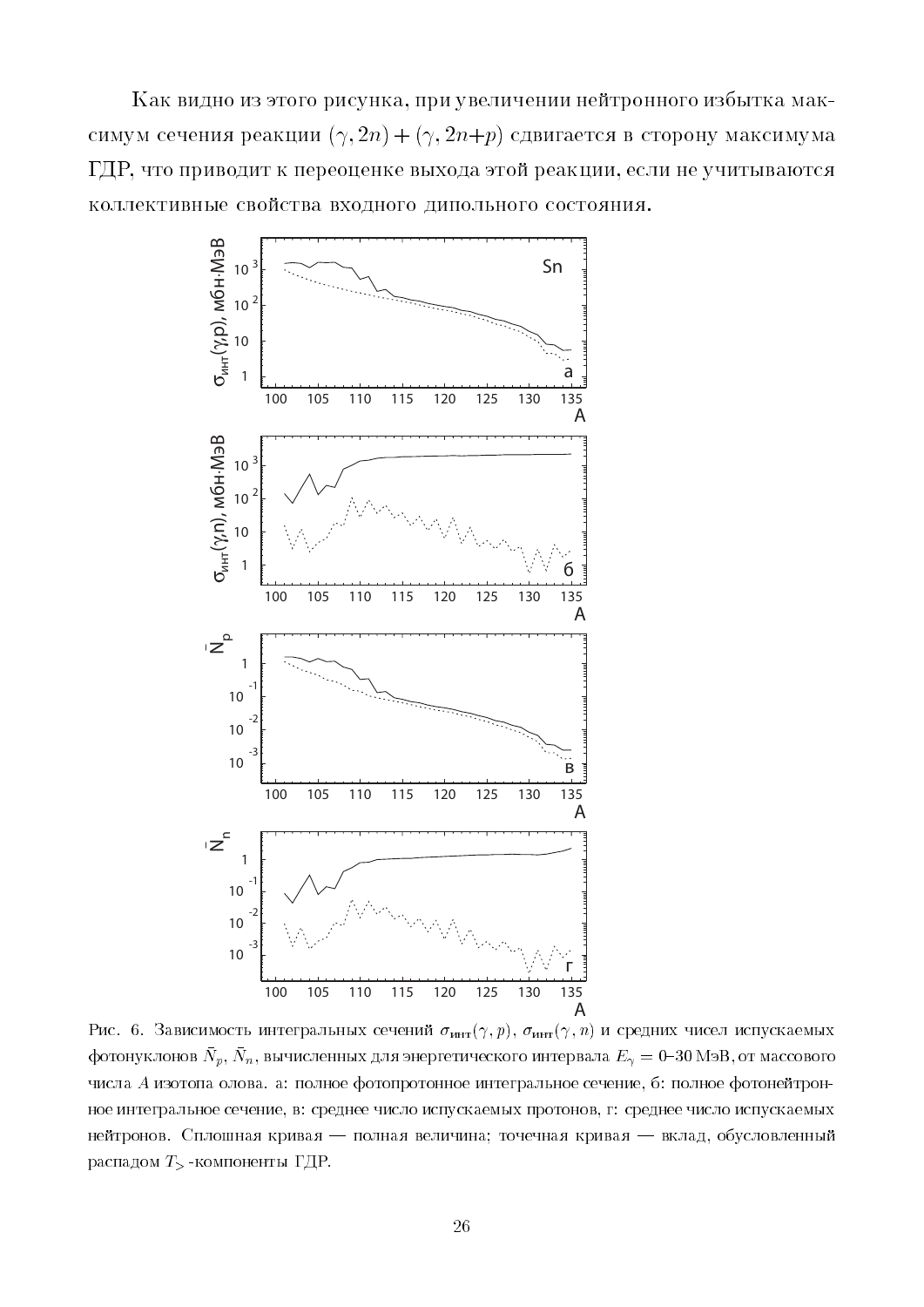На рис. 6. показано, как изменяются с увеличением массового числа олова полные фотопротонные и фотонейтронные интегральные сечения и средние числа испускаемых в реакции протонов и нейтронов, вычисленные для энергетического интервала  $E_{\gamma} = 0$ -30 МэВ.

Как следует из этого рисунка, при фоторасщеплении изотопов Sn с большим дефицитом нейтронов из-за малости протонных порогов доминирует, несмотря на подавляющий эффект кулоновского барьера, протонный канал распада. С другой стороны, в ядрах с большим избытком нейтронов, имеющих низкие пороги отделения нейтронов, резко возрастает среднее число нейтронов, испускаемых за один акт реакции. Точечные кривые на рисунке указывают вклад процессов, связанных с распадом  $T_{>}$ -компоненты ГДР. Видно, что значительная часть протонного выхода обусловлена распадом  $T_{\geq}$ -компоненты ГДР. Это говорит о важности учета изоспиновых эффектов при описании протонного канала реакции.



Рис. 7. Вычисленные фотопротонные спектры, испускаемые ядрами <sup>102</sup>Sn, <sup>118</sup>Sn и <sup>134</sup>Sn при облучении их  $\gamma$ -квантами с энергией  $E_{\gamma} = 30$  МэВ. Сплошная кривая — полный спектр, штрихпунктирная — испарительная компонента спектра, штриховая — вклад первого предравновесного протона.  $\varepsilon$  - энергия испускаемого протона.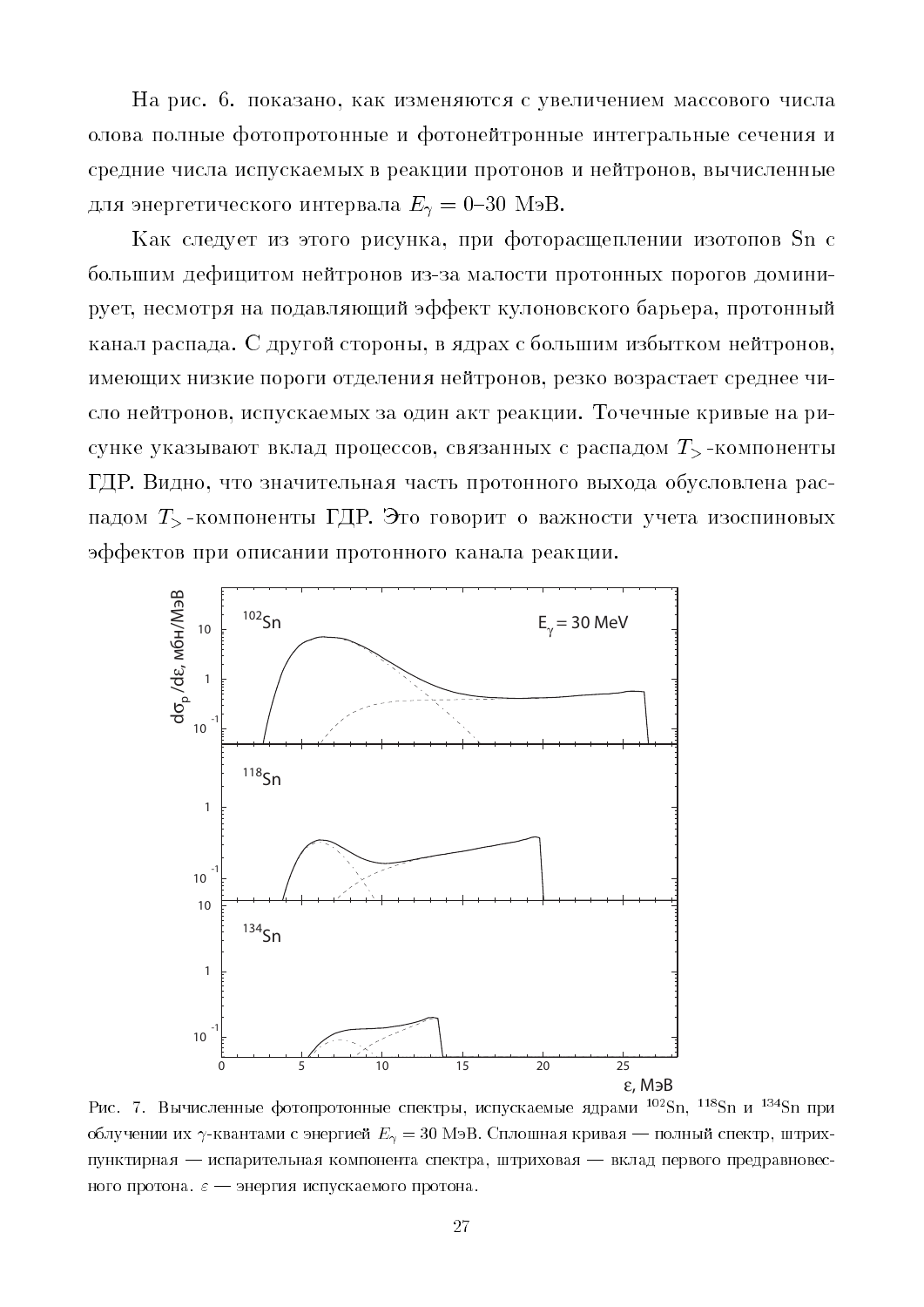

Рис. 8. Вычисленные фотонейтронные спектры, испускаемые ядрами <sup>102</sup>Sn, <sup>118</sup>Sn и <sup>134</sup>Sn при облучении их  $\gamma$ -квантами с энергией  $E_{\gamma} = 30$  МэВ. Толстая сплошная кривая — полный спектр, штрихпунктирная — испарительная компонента спектра, штриховая — вклад первого предравновесного нейтрона, точечная — вклад второго предравновесного нейтрона.  $\varepsilon$  — энергия испускаемого нейтрона.

На рис.7 и 8 показано, как меняется энергетический спектр испускаемых протонов и нейтронов при переходе от нейтронно-дефицитных к нейтронно-избыточным изотопам олова. Видно, что с ростом нейтронного избытка порог отделения протона увеличивается и происходит быстрое уменьшение числа испускаемых протонов (в основном за счет испаряемых частиц). Для нейтронов наблюдается обратная тенденция. Заметим еще, что высокоэнергичная часть спектров обусловлена испусканием первичной предравновесной частицы.

### Вычисленные и экспериментальные фотонуклонные сечения.

При использовании известных программ GNASH и TALYS возникают серьезные трудности при описании фотопротонного канала реакции, так как в этих программах не учитываются изоспиновые эффекты в области ИВГДР. Поэтому было особенно интересно провести сравнение экспериментальных и вычисленных (в рамках КМФР) фотопротонных сечений.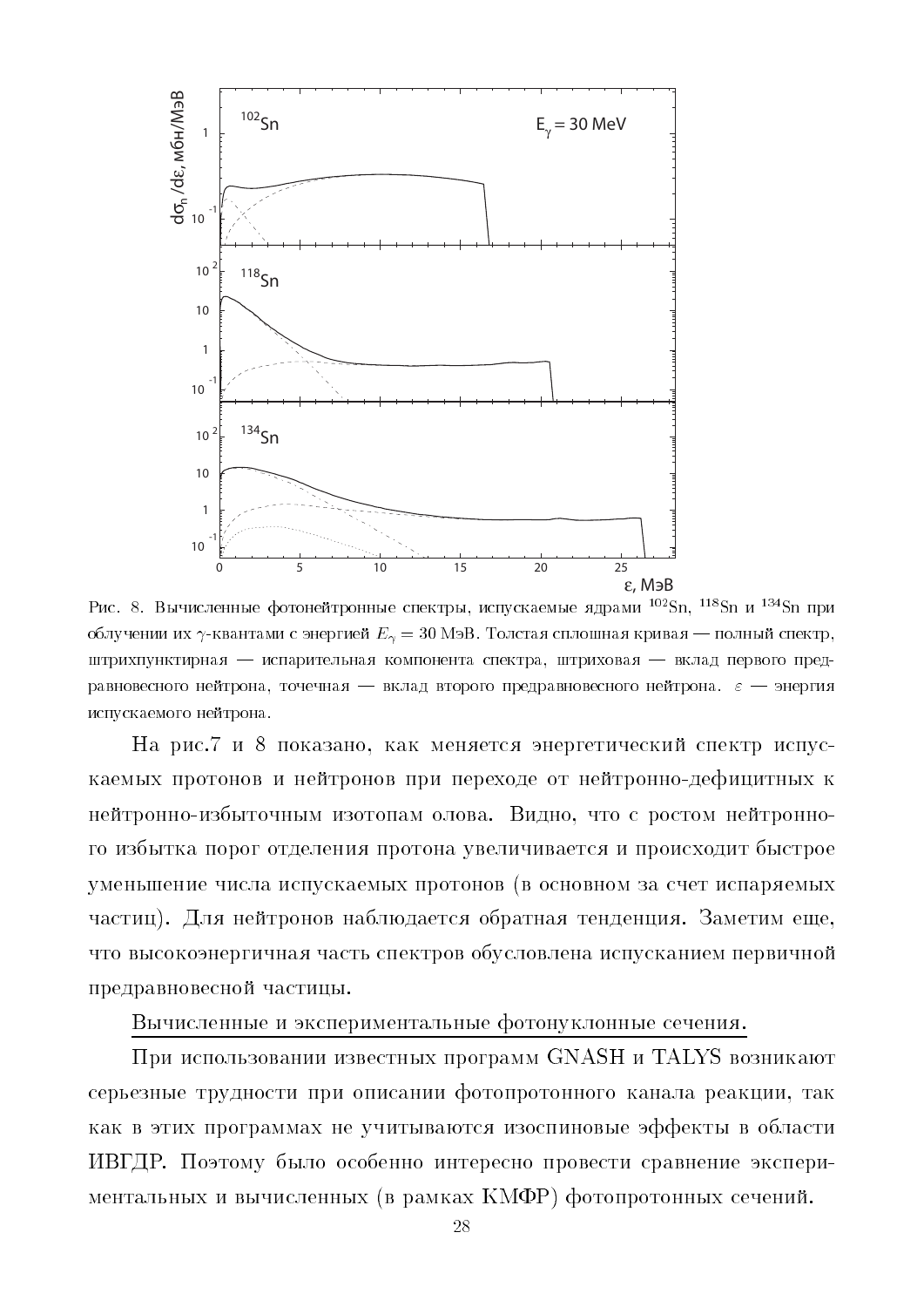

Рис. 9. Сечение реакции  $(\gamma,p)$  на ядре  $^{90}\rm{Zr}$ . Эксперимент: светлые кружки [17], темные кружки ,./+ !
-- 
- - -- ,?/ > 
-< 
-! & -+ - To you have the set of the set of the set of the set of the set of the set of the set of the set of the set o точечная — вклад ИВГКР.



Рис. 10. Сечение реакции  $(\gamma,p)$  на ядре <sup>142</sup>Nd. Эксперимент: [20]. Теория: сплошная кривая  $\mathbb{R}^n$  . To a set  $\mathbb{R}^n$  . The set of  $\mathbb{R}^n$  is the set of  $\mathbb{R}^n$ компоненты ГДР, точечная — вклад ИВГКР.



Рис. 11. Сечение реакции  $(\gamma,p)$  для ядра <sup>208</sup>РЬ. Эксперимент: [21]. Теория: толстая сплошная -! & -= - 
-!+ - "- & ! T0 + - ! & ! T0 + & ! A - & ! ИВГДР2.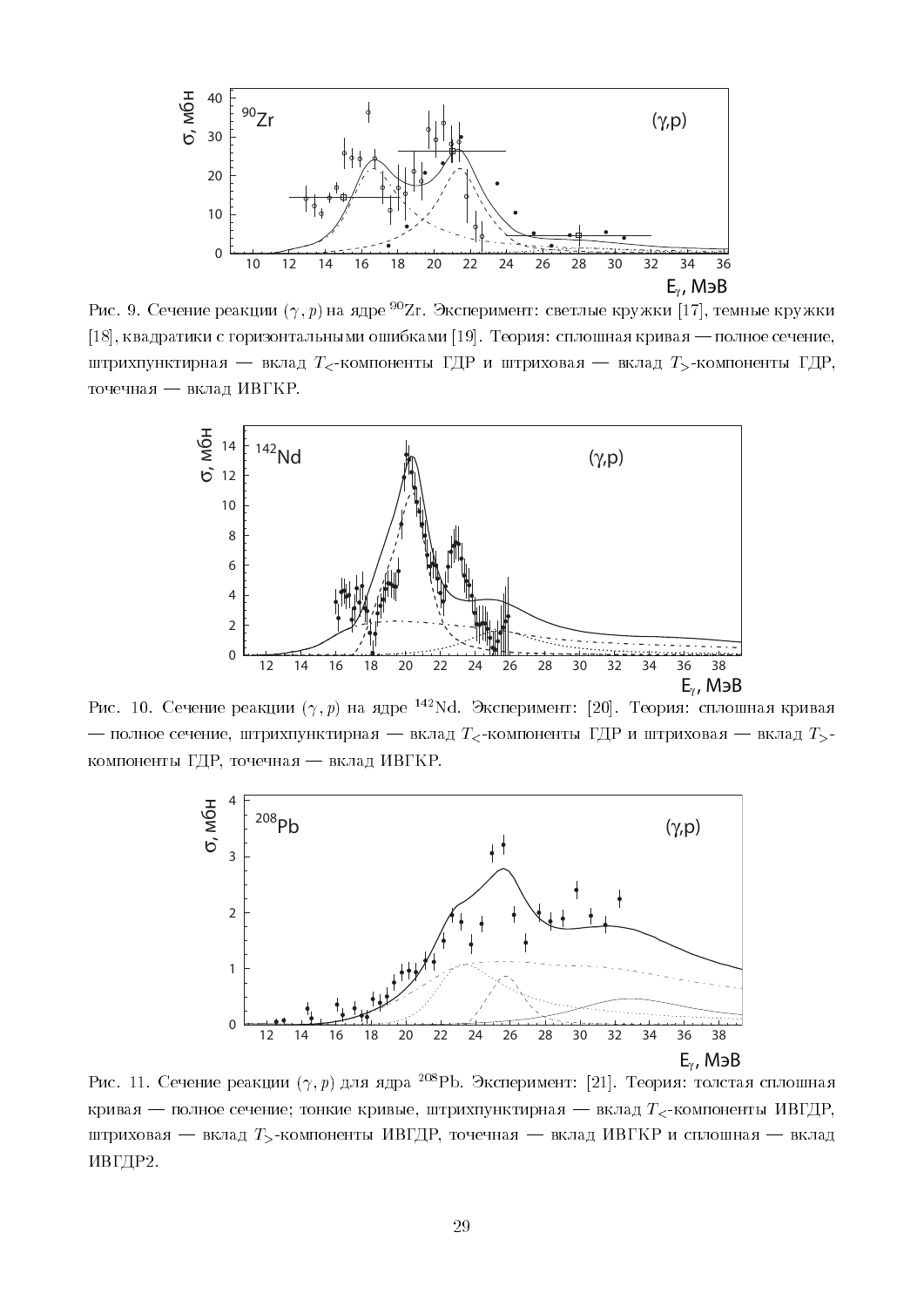Как видно из рис. 9-11, наблюдается удовлетворительное согласие экспериментальных и вычисленных сечений реакции  $(\gamma, p)$  в широкой массовой области. Видно также, что с ростом массового числа А вклад в это сечение  $T_{\leq}$ -компоненты ГДР постепенно уменьшается. Экспериментальное сечение  ${}^{208}\text{Pb}(\gamma, p)$  обнаруживает ряд структурных особенностей в энергетической области 20-35 МэВ, в частности, четко выраженный пик при энергии  $E_\gamma \sim 25$  МэВ, который авторы работы [21] интерпретировали как  $T_{\geq}$ -компоненту ИВГДР. Проведенный расчет показывает, что наблюдаемая структура может быть объяснена суперпозицией сечений реакций, обусловленных ИВГКР,  $T$ -компонентой ИВГДР и ИВГДР2.

Рис. 12. иллюстрирует вклад различных каналов возбуждения ядра в области  $E_{\gamma} \leq 40$  МэВ в сечения фотонейтронных реакций  $(\gamma, n) + (\gamma, n + p)$ ,  $(\gamma, 2n + p)$  и  $(\gamma, 3n)$  для ядра <sup>186</sup>W.



Рис. 12. Сечения фотонейтронных реакций для ядра <sup>186</sup>W. Эксперимент: [22]. Теория: толстая сплошная кривая — полное сечение, штриховая — вклад квазидейтронной компоненты реакции, штрихпунктирная — вклад ИВГДР, точечная — вклад ИВГКР, тонкая сплошная — вклад обертона ИВГДР.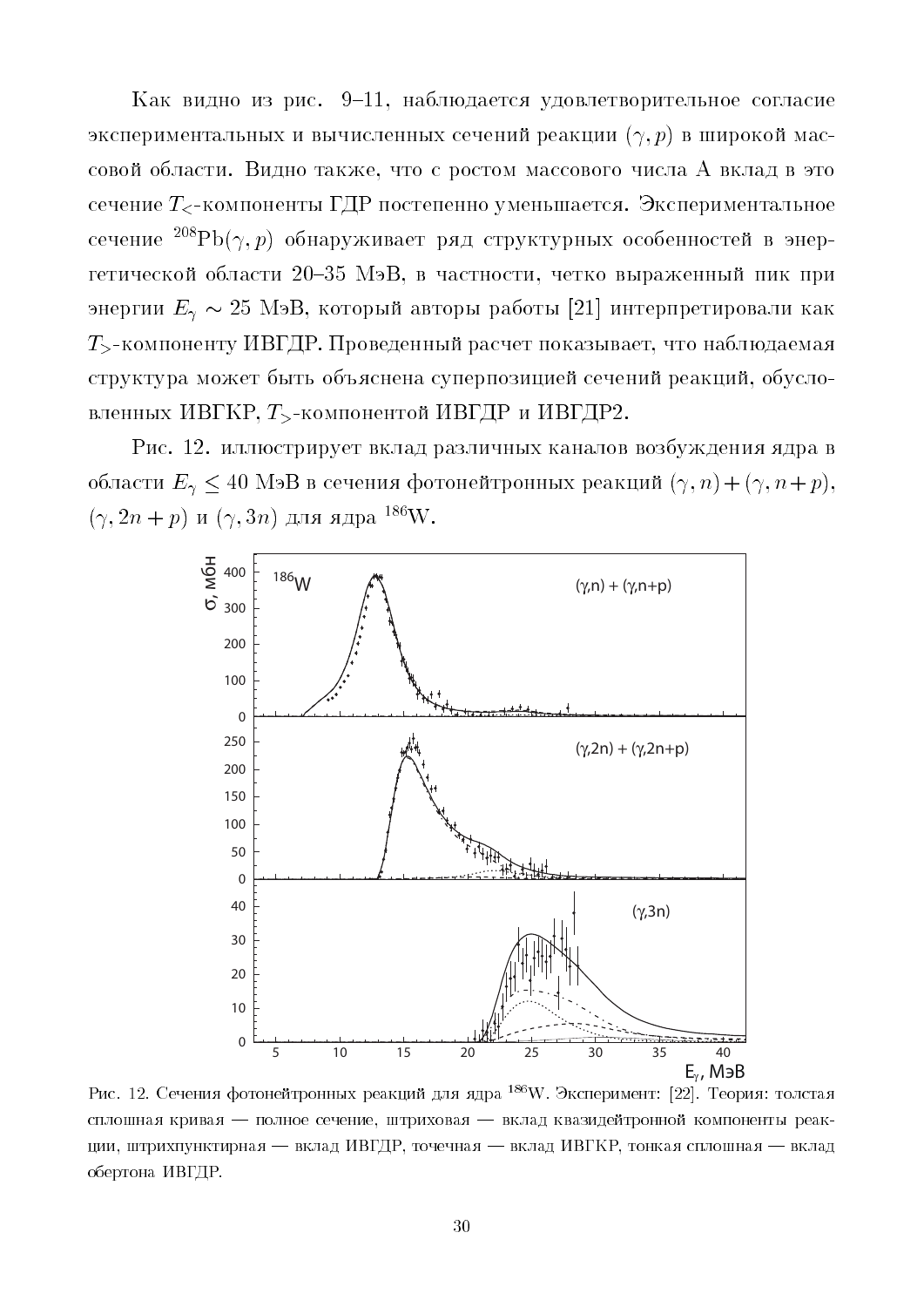Группа из Сакле, проведя разделение нейтронных выходов различной множественности, измерила сечения  $\sigma_j(E_\gamma) = \sum_{l=0} \sum_{k=j} \sigma(\gamma, lphn; E_\gamma), 2 \leq \gamma$  $j\leq 11$ реакций, идущих с испусканием в континуум $j$ или более нейтронов плюс любое число заряженных частиц, для натурального олова, церия, тантала и свинца в энергетическом интервале 25-132 МэВ [23].



Рис. 13. Сечения  $\sigma_j(E_\gamma)$  фотонуклонных реакций для тантала, идущих с испусканием  $j, j+1, \ldots$ нейтронов плюс произвольное количество заряженных частиц. Эксперимент [23]. Теория: сплошные кривые - полные сечения, штриховые - вклад квазидейтронной компоненты реакции, штрихпунктирные — вклад ИВГДР, точечные — вклад ИВГКР, тонкие сплошные вклад обертона ИВГДР.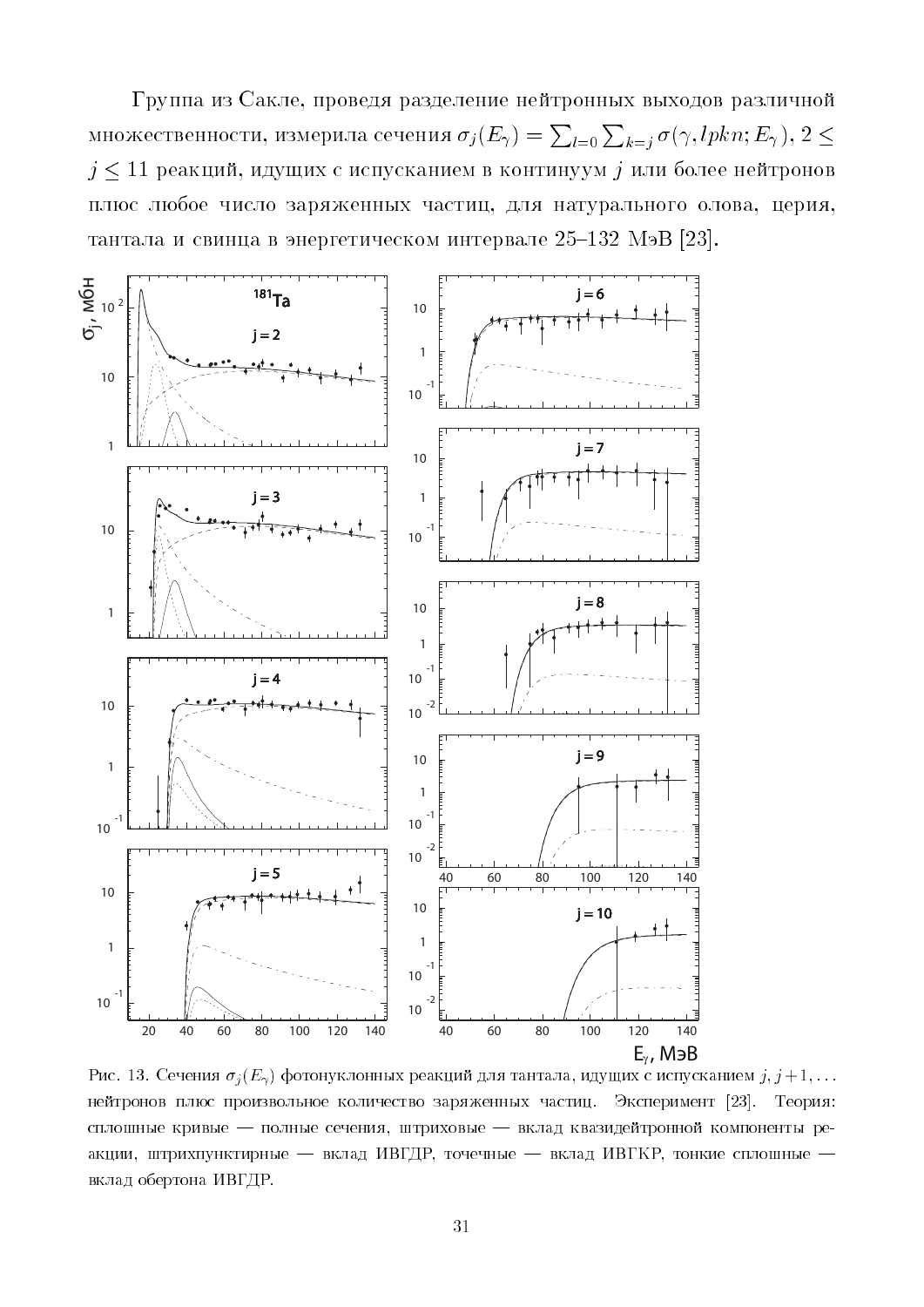На рис. 13 теоретические сечения  $\sigma_i(E_\gamma)$  для <sup>181</sup>Та сравниваются с экспериментальными данными для натурального тантала. Из рисунка видно, что при  $E_{\gamma} > 40$  МэВ множественные фотонуклонные реакции определяются в основном квазидейтронным механизмом фоторасщепления.

## Вычисленные и экспериментальные фотонуклонные спектры.

В литературе имеется ограниченный набор экспериментальных данных по фотонуклонным энергетическим спектрам для средних и тяжелых ядер. Особенно это касается фотопротонных спектров. Тем не менее сравнение теории и эксперимента все же можно провести.

В предравновесных моделях возникают большие трудности при расчете угловых эффектов, поэтому были вычислены только проинтегрированные по углу энергетические спектры вылетающих нуклонов. Их можно сравнивать либо с такими же экспериментальными спектрами либо с умноженными на  $4\pi$  спектрами, измеренными под фиксированным углом в интервале от 60° до 90°, спектральная форма которых близка к проинтегрированному по углу спектру.

Другое обстоятельство, которое приходится учитывать при сравнении спектров, состоит в том, что все имеющиеся экспериментальные данные были получены в измерениях на тормозных пучках  $\gamma$ -квантов.

В работе [24] для ряда средних и тяжелых ядер (Cu, In, Sn, Ta, Pb, Ві и U) были измерены под углом 67.5° фотонейтронные спектры  $d^2\sigma_n^{\text{top}}(\varepsilon, E_{\gamma\text{make}})/d\Omega d\varepsilon$  при  $E_{\gamma\text{make}} = 85$  и 55 МэВ. Использованные в этих измерениях тормозные  $\gamma$ -спектры были нормированы к равному числу фотонов при энергии  $E_{\gamma} = 18$  МэВ, после чего были вычислены эффективные разностные нейтронные спектры, отвечающие разностному спектру облучения.

На рис. 14 эти спектры сравниваются с вычисленными проинтегрированными по углу разностными спектрами, деленными на  $4\pi$ . Кроме полного вычисленного спектра на рисунке указаны также его компоненты, отвечающие разным стадиям испускания нейтронов. Как видно из рисунка, во всех случаях, за исключением, быть может, <sup>207</sup>Pb, наблюдается удовлетворительное согласие теории и эксперимента.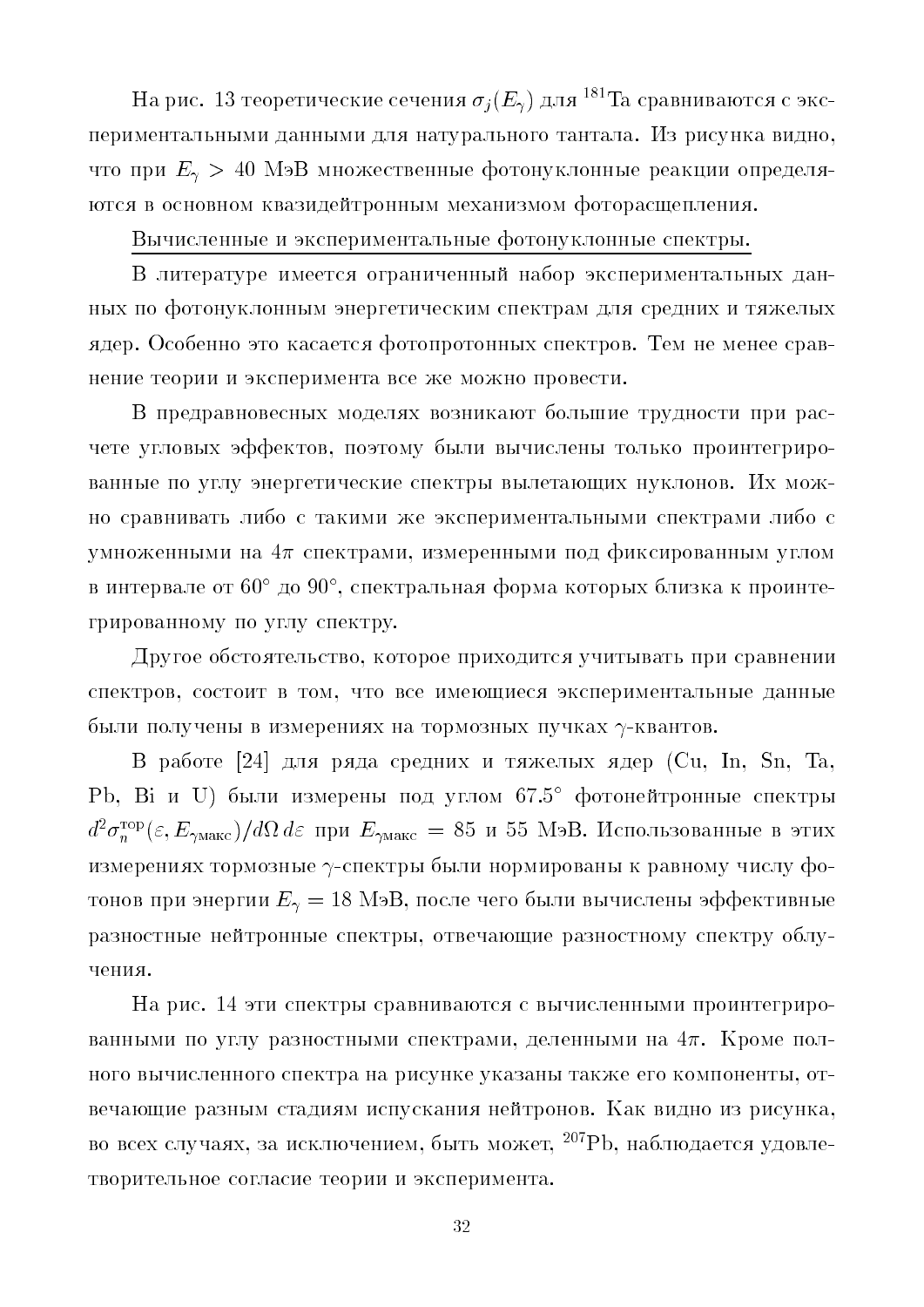

Рис. 14. Разностные фотонейтронные спектры [24], измеренные на тормозном пучке под углом 67.5° с  $E_{\gamma \text{make}} = 85$  и 55 МэВ (точки с ошибками) и разностные теоретические спектры (кривые) для <sup>63</sup>Cu, <sup>115</sup>In, <sup>118</sup>Sn, <sup>181</sup>Ta, <sup>207</sup>Pb, <sup>209</sup>Bi и <sup>235</sup>U. Сплошная кривая — полный спектр, штриховая - вклад в него первой предравновесной частицы, штрихпунктирная вклад второй предравновесной частицы, точечная кривая — испарительная часть спектра.  $\varepsilon$  — энергия испускаемого нейтрона.

В Заключении перечислены основные результаты, полученные в диссертационной работе.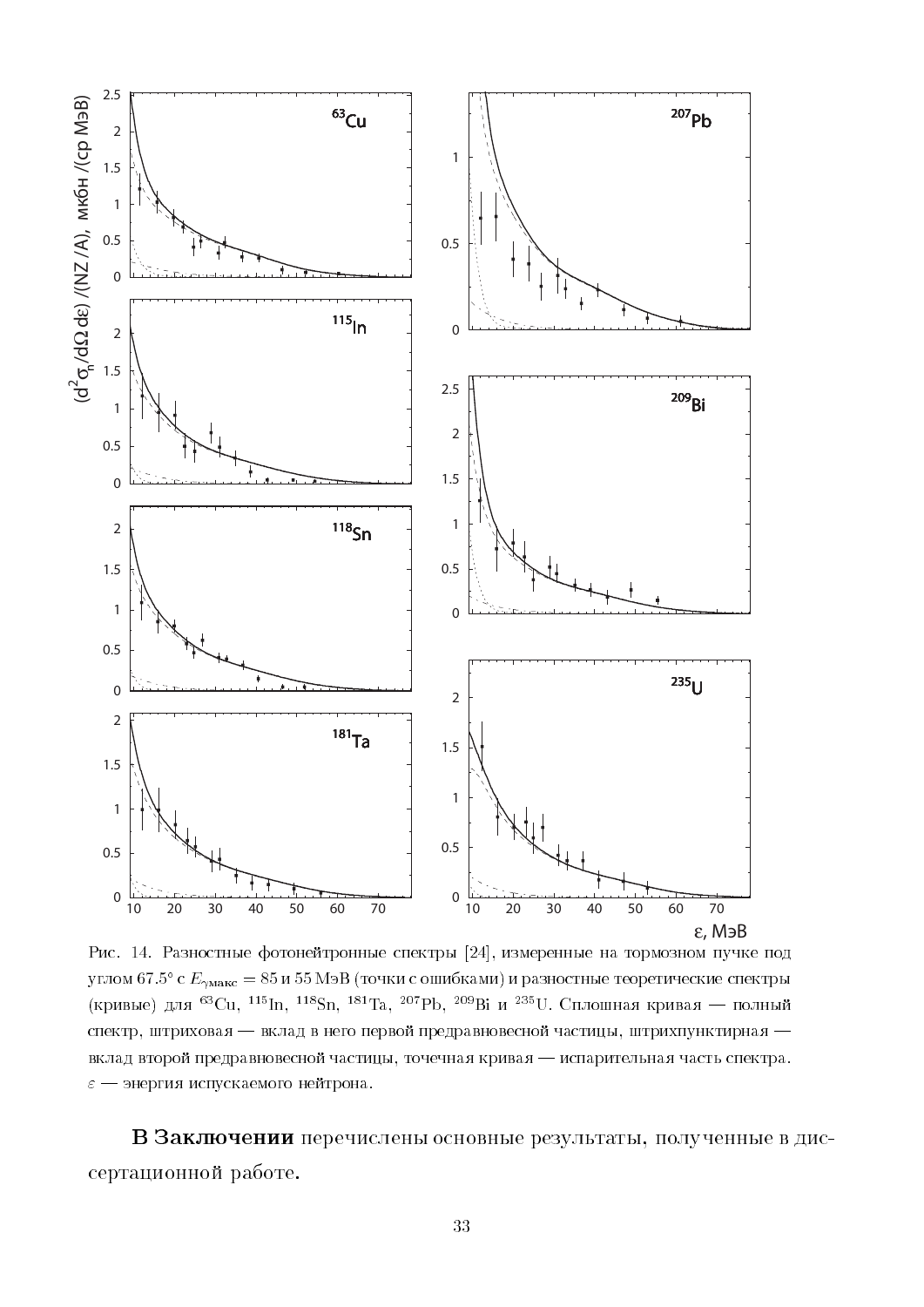# Список публикаций, отражающих основное содержание диссертационной работы:

- 1. V.V. Varlamov, B.S. Ishkhanov, I.M. Kapitonov, V.N. Orlin, I.M. Piskarev, V.I. Shvedunov. Decay Channels of the Giant Dipole Resonance of <sup>26</sup>Mg. Nucl. Phys., A313, 1979, cc. 317-332.
- 2. V.V. Varlamov, B.S. Ishkhanov, I.M. Kapitonov, V.N. Orlin, V.I. Shvedunov. A Combined Model for Decay of the Giant Dipole Resonance. Nucl. Phys., A318,  $\mathcal{N}$  3, 1979, cc. 413-440.
- 3. Б.С. Ишханов, В.Н. Орлин. Влияние размытости ядерной поверхности на энергию и ширину гигантского дипольного резонанса. ЯФ, Т. 66,  $N_2$  4, 2003, cc. 688-693.
- 4. Б.С. Ишханов, В.Н. Орлин. Полумикроскопическое описание гроссструктуры гигантского дипольного резонанса в легких немагических ядрах. ЯФ, Т. 66, № 7, 2003, сс. 1269–1278.
- 5. Б.С. Ишханов, В.Н. Орлин. Обобщенная модель расщепления гигантского дипольного резонанса. ЯФ, Т. 67, № 3, 2004, сс. 614-624.
- 6. Б.С. Ишханов, В.Н. Орлин. Полумикроскопическое описание гроссструктуры гигантского дипольного резонанса в изотопах углерода, азота и кислорода. ЯФ, Т. 67, № 5, 2004, сс. 944–954.
- 7. Б.С. Ишханов, В.Н. Орлин. Использование сфероидального глобального потенциала для оценки квадрупольной деформации атомных ядер. ЯФ, Т. 68, № 8, 2005, сс. 1407-1423.
- 8. В.В. Варламов, Б.С. Ишханов, И.А. Лютиков, В.Н. Орлин, С.И. Павлов, П.Е. Самойлов. Атлас фотонейтронных сечений. Учебное пособие. Издательство УНЦ ДО, Москва, 2005, сс. 1–130.
- 9. И.Н. Бобошин, В.В. Варламов, С.Ю. Комаров, В.Н. Орлин, Н.Н. Песков, В.В. Чесноков. Новая карта (база данных) квадрупольных деформаций атомных ядер. Труды Восьмой Всероссийской научной конфе-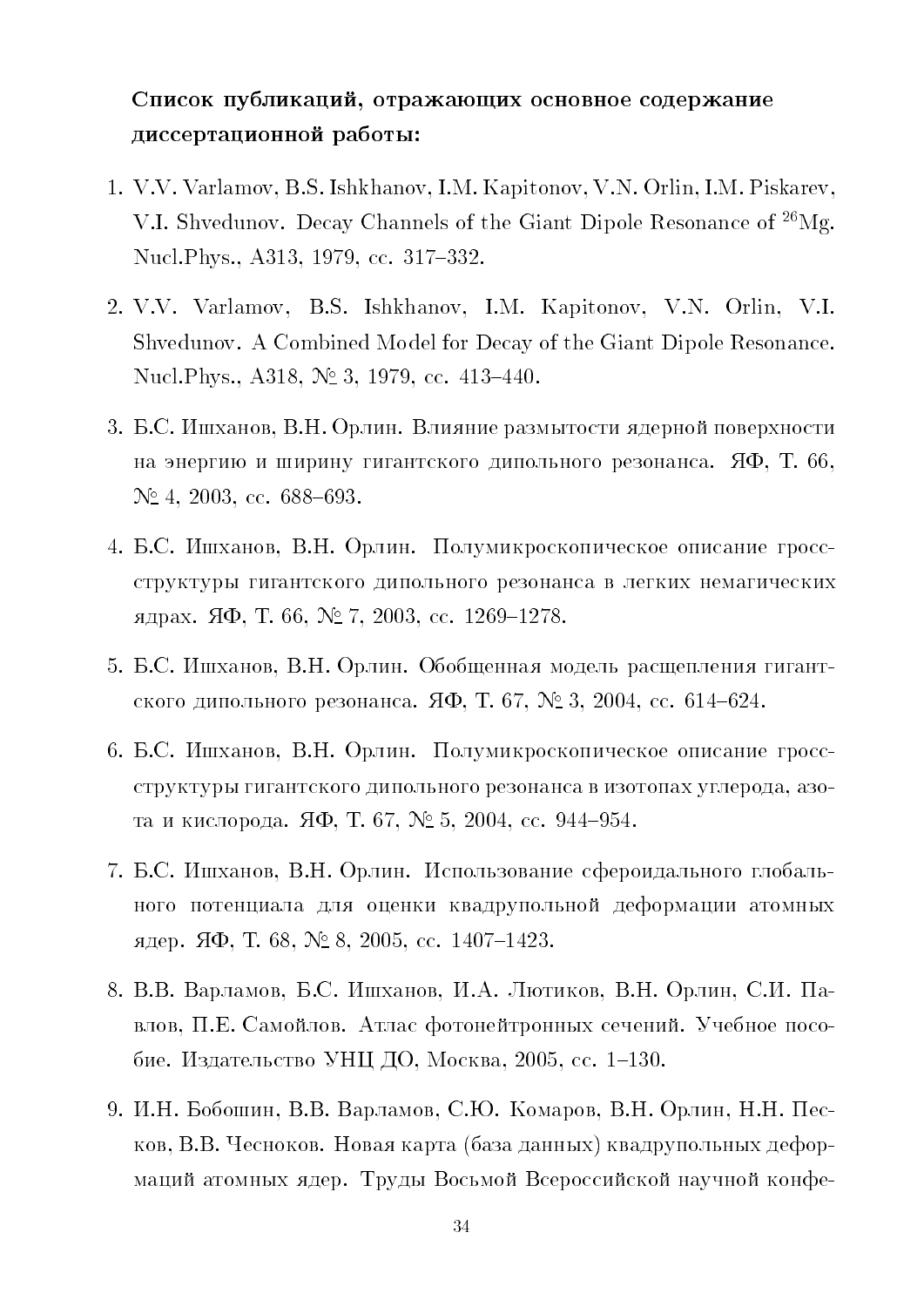ренции "Электронные библиотеки: перспективные методы и технологии, электронные коллекции", Суздаль, Россия, 04-06 октября 2005 г. ISBN 5-8397-0476-8, Издательство Ярославского государственного университета, 2006, сс. 145-153.

- 10. И.Н. Бобошин, В.В. Варламов, Б.С. Ишханов, С.Ю. Комаров, В.Н. Лабутин, В.Н. Орлин. Два типа данных о параметрах квадрупольной деформации ядра и динамические колебания его поверхности. Вопросы атомной науки и техники. Серия: Ядерные константы,  $N \geq 1-2$ , 2007, cc. 36-47.
- 11. И.Н. Бобошин, В.В. Варламов, С.Ю. Комаров, В.Н. Орлин. Квадрупольная деформация ядра и динамические колебания его поверхности. Известия РАН, серия физическая, Т. 71, № 3, 2007, сс. 334-338.
- 12. Б.С. Ишханов, В.Н. Орлин, Полумикроскопическое описание дипольного гигантского резонанса. ЭЧАЯ, Т. 38, № 2, 2007, сс. 360–408.
- 13. Б.С. Ишханов, В.Н. Орлин, Предравновесная модель фотонуклонных реакций, базирующаяся на ферми-газовых плотностях. ЯФ, Т. 71, №3,  $2008, \, \text{cc. } 1-15.$
- 14. В.В. Варламов, Б.С. Ишханов, В.Н. Орлин, В.А. Четверткова. Оцененные сечения реакций  $(\gamma, nX)$  и  $(\gamma, 2nX)$  на изотопах олова 112,114,116,117,118,119,120,122,124Sn. Известия РАН, серия физическая, Т. 74,  $N\textdegree 6$ , 2010, cc. 875–883.
- 15. В.В. Варламов, Б.С. Ишханов, В.Н. Орлин, С.Ю. Трощиев. Новые данные по сечениям реакций  $^{197}Au(\gamma, nX)$  и  $^{197}Au(\gamma, 2nX)$ . Известия РАН, серия физическая, 74, № 6, 2010, сс. 884-891.
- 16. Б.С. Ишханов, В.Н. Орлин. Комбинированная модель фотонуклонных реакций. ЯФ, Т. 74, № 1, 2011, сс. 21-41.
- 17. Б.С. Ишханов, В.Н. Орлин, С.Ю. Трощиев. Фоторасщепление изотопов РЬ. Вестник МГУ, № 2, 2011, сс. 31-36.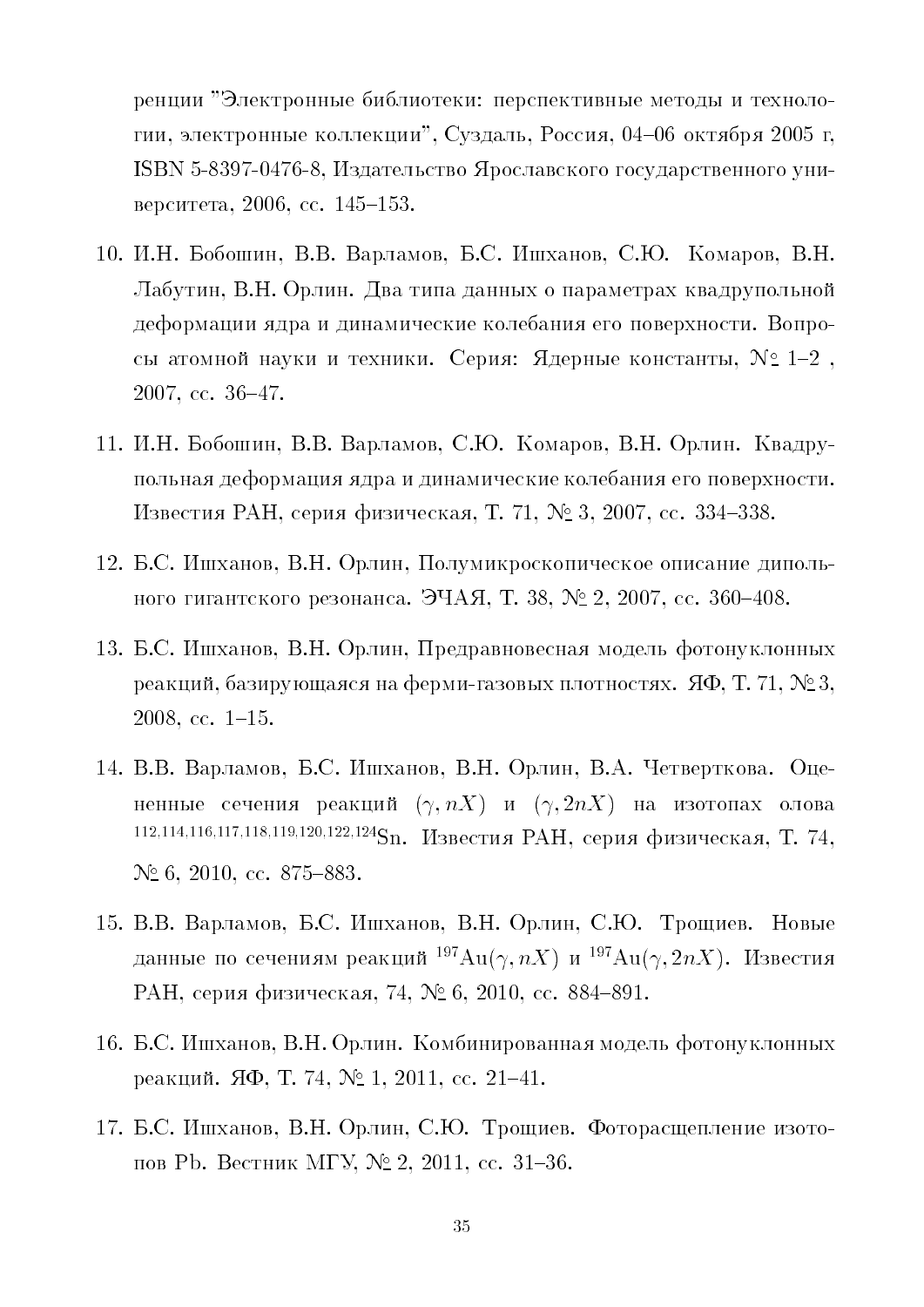- 7\_ 3 " .%- , ! \* , " F- 0 - - Hg -  - - -  $\mathfrak{H}\Phi$ , T. 74,  $\mathcal{N}\cong$  5, 2011, cc. 733-739.
- 7? 3 " .%- , ! \* , " F- 0--  $10, 10, 11$   $11$   $10, 11$   $0, 201$   $10, 00, 201$
- :< ! ! !- -, 3 " .%- , ! \*  - -- - /0, F 8>,  $N_2$  11, 2012, cc. 1368.
- :7 3 " .%- , ! \* . E: - E7 - рсакциял. ЯФ, I. IV, JN\_ IZ, ZUIZ, CC. IHJO.

#### +-+7

- 1. J.S. Levinger, Phys. Rev. **84**, 43 (1951).
- 2. N. Bohr, Nature 137, 344 (1936).
- 9 3 " .%- , ! \* , /0 F/, :7 @:<77A
- 4. О. Бор, Б. Моттельсон, *Структура атомного ядра*. М.: Мир, т. 2, 1977.
- > 3 " .%- , ! \* , C}6/ ED, B;< @:<<8A
- 6. С. Нильссон, *Деформация атомных ядер.* Сб. ст. М., 1958. С. 232–304. —
- 7. M. Danos, Nucl. Phys. 5, 23 (1958).
- 8. K. Okamoto, Prog. Theor. Phys. 15, 75 (1956).
- ? 3 " .%- , ! \* , /0 00, ;\_\_ @:<<9A
- 10. N. Stone, *Table of New Nuclear Moments*, Preprint 1997 (A revision of the Table of Nuclear Moments by P. Raghavan (Atom. Data Nucl. Data Tables 42, 189  $(1989)$ ;  $URL = http://www.nndc.bnl.gov/nndc/stone-moments$